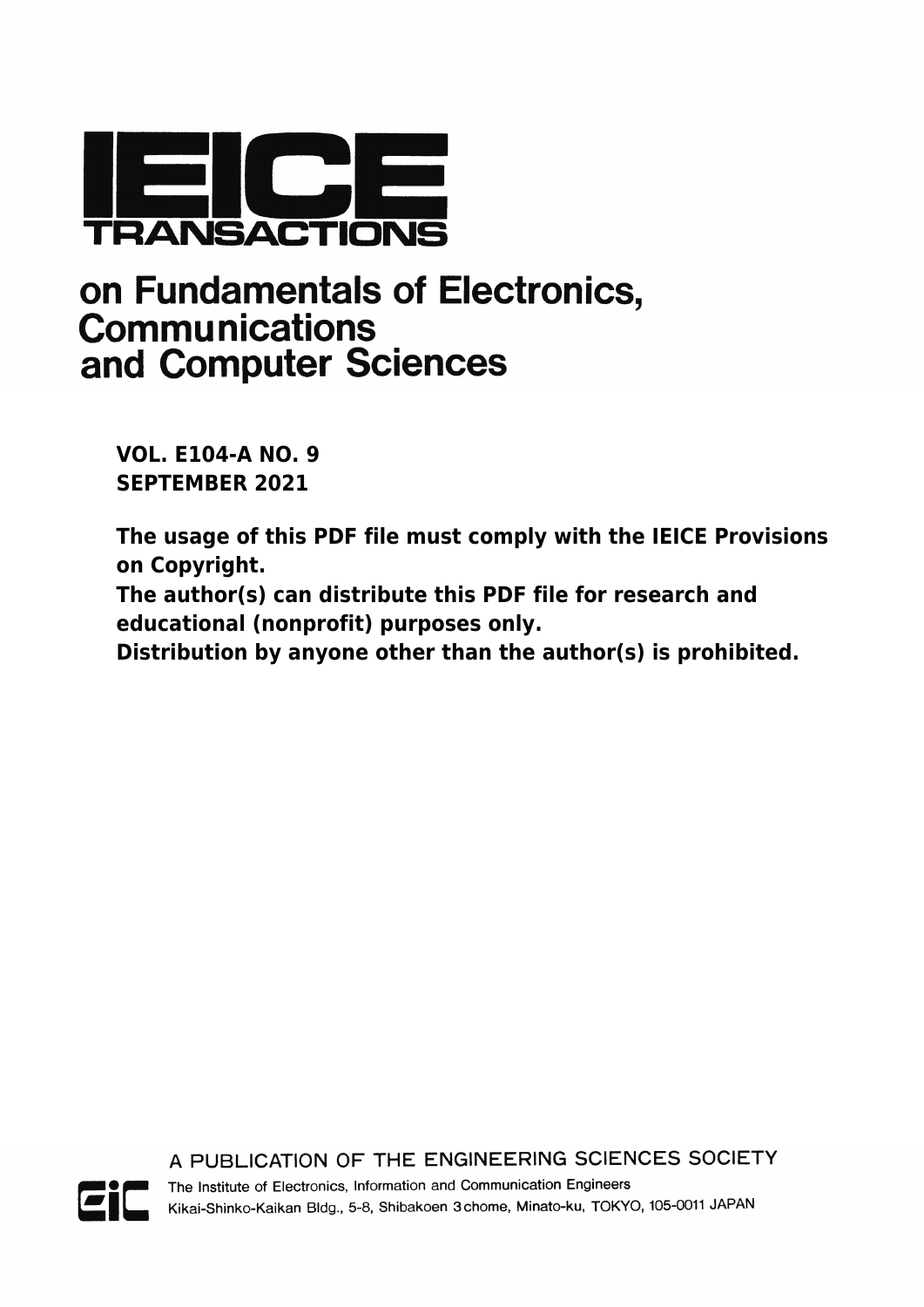# Private Information Retrieval from Coded Storage in the Presence of Omniscient and Limited-Knowledge Byzantine Adversaries<sup>∗</sup>

Jun KURIHARA†,††,†††a), Toru NAKAMURA†††,†††† , *and* Ryu WATANABE†††† , *Members*

SUMMARY This paper investigates an adversarial model in the scenario of *private information retrieval* (PIR) from *n* coded storage servers, called *Byzantine adversary*. The Byzantine adversary is defined as the one altering *b* server responses and erasing *u* server responses to a user's query. In this paper, two types of Byzantine adversaries are considered; 1) the classic *omniscient* type that has the full knowledge on *n* servers as considered in existing literature, and 2) the reasonable *limited-knowledge* type that has information on only *b*+*u* servers, i.e., servers under the adversary's control. For these two types, this paper reveals that the resistance of a PIR scheme, i.e., the condition of *b* and *u* to correctly obtain the desired message, can be expressed in terms of a code parameter called the *coset distance* of linear codes employed in the scheme. For the omniscient type, the derived condition expressed by the coset distance is tighter and more precise than the estimation of the resistance by the minimum Hamming weight of the codes considered in existing researches. Furthermore, this paper also clarifies that if the adversary is limited-knowledge, the resistance of a PIR scheme could exceed that for the case of the omniscient type. Namely, PIR schemes can increase their resistance to Byzantine adversaries by allowing the limitation on adversary's knowledge.

*key words: private information retrieval, coded storage, coset distance, Byzantine adversary*

# 1. Introduction

#### 1.1 Background

*Private information retrieval* (PIR) [\[2\]](#page-10-0) is a protocol allowing a user to retrieve a message from a set of *n* storage (database) servers, without revealing any information about the identity of the user's desired message to each server or sets of colluded servers. Recently, PIR schemes for *distributed coded storage* have been actively studied, e.g., [\[4\],](#page-10-1) [\[15\]–](#page-11-0)[\[17\].](#page-11-1) In PIR schemes from coded storage, every original message is encoded into a codeword of an [*n*, *<sup>k</sup>*] linear code C, and each coordinate of an encoded message is stored at each server. Also, queries from a user are also chosen from another linear code to privately retrieve a message.

†The author is with Graduate School of Applied Informatics, University of Hyogo, Kobe-shi, 650-0047 Japan.

- ††††The authors are with KDDI Research, Inc., Fujimino-shi, 356- 8502 Japan.
- <sup>∗</sup>A preliminary version of the material in this paper was partially published at IEICE Communications Express (ComEx) [\[8\].](#page-10-2)

a) E-mail: kurihara@ieee.org

DOI: 10.1587/transfun.2020DMP0018

In the context of PIR schemes from coded storage, several new adversarial settings have been introduced. *Byzantine adversary* [\[5\],](#page-10-3) [\[16\]](#page-11-2) is such one who intrudes a set of servers and corrupts server responses to a user's query. Consider a Byzantine adversary who pollutes *b* responses and erases *u* responses in *n* server responses to a user's query. Then, provided  $n > k + t + 2b + u - 1$ , the explicit scheme of Tajeddine et al. [\[16\]](#page-11-2) allows a user to correctly retrieve the desired message in the presence of the Byzantine adversary without revealing the user's demand to at most *t* colluded servers. This scheme was proven to be optimal in the sense of the download efficiency under a specific condition of a PIR scheme [\[5\],](#page-10-3) i.e., leveraging specific codes for storage construction and query generation. However, the resistance to the Byzantine adversary in PIR schemes based on *arbitrary linear codes* have not been characterized yet. Namely, the condition on the numbers of polluted and erased responses, *b* and *u*, to correctly retrieve the desired message is still unknown for a PIR scheme employing arbitrary codes for storage and query. Moreover, considering the intrusion to storage servers, the adversarial model considered in existing researches is not practical since it has been assumed to have full-knowledge of *all* of *n* servers about messages and queries for the corruption of a *subset* of *n* responses.

# 1.2 Our Contribution

In this paper, we aim to express the resistance to Byzantine adversaries in arbitrary-code-based PIR schemes in terms of parameters of their employed codes. To this end, we first (re)formulate the process of PIR schemes from coded storage and redefine the decoding at the retrieval process as the *identification of a coset*. This decoding approach is completely different from that of Tajeddine et al. [\[16\]](#page-11-2) based on the minimum Hamming distance [\[11\],](#page-10-4) i.e., identification of a *codeword*. Secondly, we introduce two settings of Byzantine adversaries in PIR schemes from coded storage called *omniscient* and *limited-knowledge* ones, as in the scenarios of network coding [\[6\],](#page-10-5) [\[19\]](#page-11-3) and distributed storage coding  $[12]$ . Note that the omniscient adversary is a classical type of adversaries with *full-knowledge* of stored messages and queries of all *n* servers, considered in existing PIR researches [\[5\],](#page-10-3) [\[16\].](#page-11-2) On the other hand, the limitedknowledge adversary is more relaxed and reasonable than the omniscient one, which observes a subset of servers and controls responses only from the observed servers. For both adversary types, we reveal that the resistance to a Byzantine

Manuscript received September 18, 2020.

Manuscript revised December 11, 2020.

Manuscript publicized March 23, 2021.

<sup>††</sup>The author is with Zettant Inc., Tokyo, 103-0025 Japan.

<sup>†††</sup>The authors are with Advanced Telecommunication Research Institute International (ATR), Kyoto-fu, 619-0288 Japan.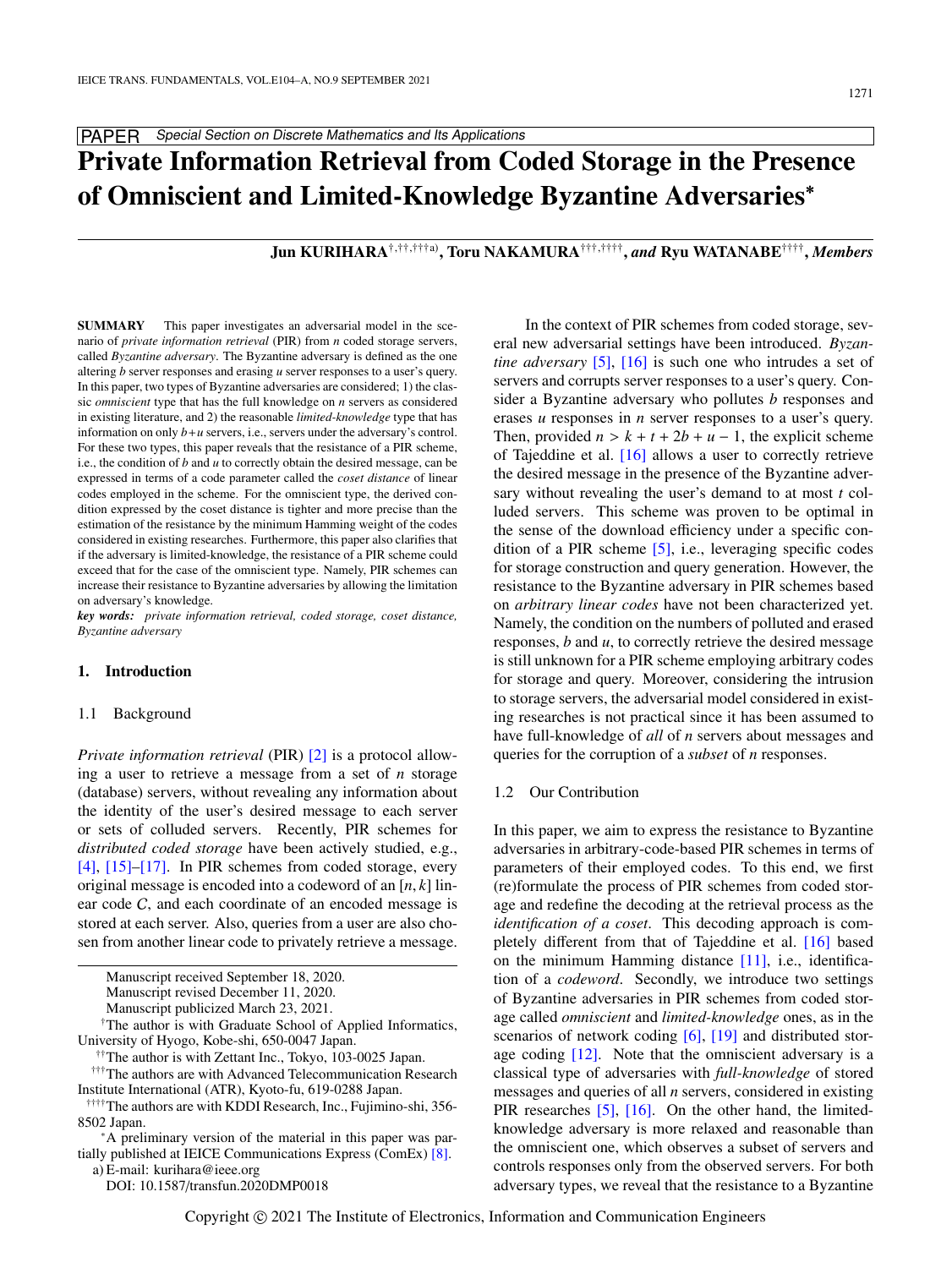adversary can be characterized a code parameter called the *coset distance* [\[3\],](#page-10-6) [\[10\]](#page-10-7)† of the employed linear codes. Our contributions for each adversary type are described below in detail.

CONTRIBUTION FOR OMNISCIENT ADVERSARY: The omniscient Byzantine adversary pollutes *b* responses and erases *u* responses under full-knowledge of stored messages and queries at all of *n* servers. As stated above, existing researches estimated the resistance to such an adversary, i.e., the condition on *b* and *u* for successful decoding, by the decoding approach via the minimum Hamming distance of employed codes. On the other hand, this paper expresses the resistance in terms of the coset distance, which is tighter and more precise than the existing approach. Moreover, we prove that the *capacity* introduced for a specific case in [\[16\],](#page-11-2) i.e., the condition  $n > k+t+2b+u-1$ , can be easily explained by our condition based on the coset distance.

Contribution for limited-knowledge adversary: On the other hand, the limited-knowledge Byzantine adversary intrudes  $b + u$  servers, and controls responses from these servers with no knowledge about remaining non-intruded  $n - b - u$  servers. For this setting, this paper derives the resistance of a PIR scheme expressed by the coset distance as well as the omniscient setting. We, furthermore, demonstrate that the resistance to the limited-knowledge adversary could exceed that to the omniscient one by allowing vanishing failure probability as [\[6\],](#page-10-5) [\[12\],](#page-11-4) [\[19\].](#page-11-3) In order to achieve this, we introduce an explicit scheme that employs pairwise *hashes* [\[12\]](#page-11-4) generated from encoded messages with negligible overhead. Our scheme using the hashes allows the user to detect polluted responses and decode the original part of desired message by excluding polluted responses. We show that as a result, limiting the adversary's knowledge increases the resistance of a PIR scheme to Byzantine adversary.

We note that our characterizations summarized above provide analytical tools for PIR schemes using the coset distance via the generalized (re)formulation with arbitrary linear codes. In order to make this clear and gain readers better understanding, this paper re-explains and analyzes existing schemes, e.g., [\[16\],](#page-11-2) as examples of specific codes and settings from our new viewpoint introduced in this paper. We believe that our characterizations are useful guides for future designer of PIR schemes with specialized codes.

# 1.3 Organization

The remainder of this paper is organized as follows. Section 2 introduces notations and definitions used in this paper. Section 3 reformulates the process of private information retrieval from coded storage, and introduces its relationship to existing definitions. Section 4 formally defines the omniscient Byzantine adversary and the limited-knowledge one considered in the scenario of PIR from coded storage, and introduces the resistance of PIR schemes to these adversaries. Then, Sect. 5 presents the condition to guarantee the resistance to the omniscient adversary, expressed in the coset distance. On the other hand, Sect. 6 starts from a toy example of our scheme for the limited-knowledge adversary in order to help readers gain better understanding, and then introduces the condition on the resistance to the limited-knowledge adversary. The detailed explanation of our scheme for general cases will be given in Appendix. Section 7 finally concludes this paper.

# 2. Notations and Preliminaries

Let  $[n] \triangleq \{1, \ldots, n\}$ . Let  $\mathbb{F}_q$  stand for a finite field containing *q* elements, and  $\mathbb{F}_{q^p}$  be a *v*-degree field extension of  $\mathbb{F}_q$ <br>(*n* > 0) We denote by  $\mathbb{F}^n$  an *n*-dimensional (row) vector  $(v > 0)$ . We denote by  $\mathbb{F}_q^n$  an *n*-dimensional (row) vector space over  $\mathbb{F}_q$  and similarly by  $\mathbb{F}_q^n$  an *n*-dimensional vecspace over  $\mathbb{F}_q$ , and similarly by  $\mathbb{F}_{q^p}^n$  an *n*-dimensional vector space over  $\mathbb{F}_{q}$ . We regard a v-dimensional vector space  $\mathbb{F}_{q}^v$  as  $\mathbb{F}_{q}$  and an element of  $\mathbb{F}_{q}$  is identified as a vector in  $\mathbb{F}_q^v$  as  $\mathbb{F}_{q^v}$ , and an element of  $\mathbb{F}_{q^v}$  is identified as a vector in  $\mathbb{F}_q^{\vec{v}}$ . To explain this, we explicitly define  $\lambda : \mathbb{F}_{q^v} \to \mathbb{F}_q^v$  as an  $\mathbb{F}_q$ -linear isomorphism that expands an element of  $\mathbb{F}_q$ , to a  $\mathbb{F}_q^7$ -linear isomorphism that expands an element of  $\mathbb{F}_{q^v}$  to a vector over  $\mathbb{F}_q$  with respect to some fixed basis for  $\mathbb{F}_{q^v}$  over  $\mathbb{F}_q$ . Note that for  $a_1, a_2 \in \mathbb{F}_q$  and  $b_1, b_2 \in \mathbb{F}_{q^e}$ , we have

$$
\lambda(a_1b_1 + a_2b_2) = a_1\lambda(b_1) + a_2\lambda(b_2).
$$
 (1)

We also denote by  $\Lambda : \mathbb{F}_{q^v}^n \to \mathbb{F}_{q^v}^{\nu \times n}$  an isomorphism defined as  $\Lambda(w) \triangleq [\lambda(w_1)^T, \dots, \lambda(w_n)^T] \in \mathbb{F}_q^{v \times n}$  for  $w = [w_1, \dots, w_n] \in \mathbb{F}_q^n$  $[w_1, \ldots, w_n] \in \mathbb{F}_{q^v}^n$ .<br>An [*n k*] line

An  $[n, k]$  linear code C over  $\mathbb{F}_{q^p}$  is a *k*-dimensional sub-<br>  $\alpha$  of  $\mathbb{F}^n$ . Let  $C^{\perp} \triangleq \{n \in \mathbb{F}^n : \nu \nu \}$  = 0  $w \in C$  be the dual space of  $\mathbb{F}_{q^v}^n$ . Let  $C^{\perp} \triangleq \{v \in \mathbb{F}_{q^v}^n : vw^{\mathrm{T}} = 0, w \in C\}$  be the dual code of a code *C* [\[11, p. 26, Ch. 1\].](#page-10-4) A subspace of a code is called a *subcode*. The *minimum Hamming distance* [\[11\]](#page-10-4) and the *coset distance* [\[3\],](#page-10-6) [\[10\]](#page-10-7) of linear codes are defined as follows.

**Definition 1.** Let  $F$  be a certain finite field. For a subspace  $C \subseteq \mathbb{F}^n$ , the *minimum Hamming distance* [\[11\]](#page-10-4) of C is defined as  $d_{\text{min}}(C) \triangleq \min\{d(v, w) : v, w \in C, v \neq w\}$ , where  $d(v, w) \triangleq$  $|\{i : v_i \neq w_i\}|$  and  $v = [v_1, \ldots, v_n], w = [w_1, \ldots, w_n].$  For a subspace  $C \subseteq \mathbb{F}^n$  and its subcode  $D \subsetneq C$ , the *coset distance*  $[3]$ ,  $[10]$  is defined by

$$
d_{\min}(C/\mathcal{D})
$$
  
\n
$$
\triangleq \min \left\{ \min \left\{ d(x, y) : \begin{array}{l} x \in v + \mathcal{D}, \\ y \in w + \mathcal{D} \end{array} \right\} : \begin{array}{l} v, w \in C, \\ v - w \notin \mathcal{D} \end{array} \right\}
$$
  
\n
$$
= \min \{ d(v, 0) : v \in C \setminus \mathcal{D} \}. \tag{2}
$$

Here we introduce the following lemma showing the error-correcting capability based on the coset distance.

**Lemma 2** [\(\[3, Lemma 1.1\]](#page-10-6)). For two subspaces  $C \subseteq \mathbb{F}^n$ and  $\mathcal{D} \subsetneq C$  over a certain vector space  $\mathbb{F}^n$ , suppose that  $d_{\text{min}}(C/\mathcal{D}) > 2t$  holds, and that  $z \in \mathbb{F}^n$  satisfies  $\min\{d(z, x) : x \in C\} \le t$ . Then there exists a unique coset  $c + \mathcal{D} \in C/\mathcal{D}$  $x \in C$   $\leq t$ . Then there exists a unique coset  $c + D \in C/D$ with  $\min\{d(x, y) : x \in z + \mathcal{D}, y \in c + \mathcal{D}\} \leq t$ .

For a subspace  $C \subseteq \mathbb{F}_{q^p}^n$ , we denote by  $C|\mathbb{F}_q$  a *subfield subcode*  $C \cap \mathbb{F}_q^n$  [\[11, p. 207, Ch. 7\]](#page-10-4). Observe that dim C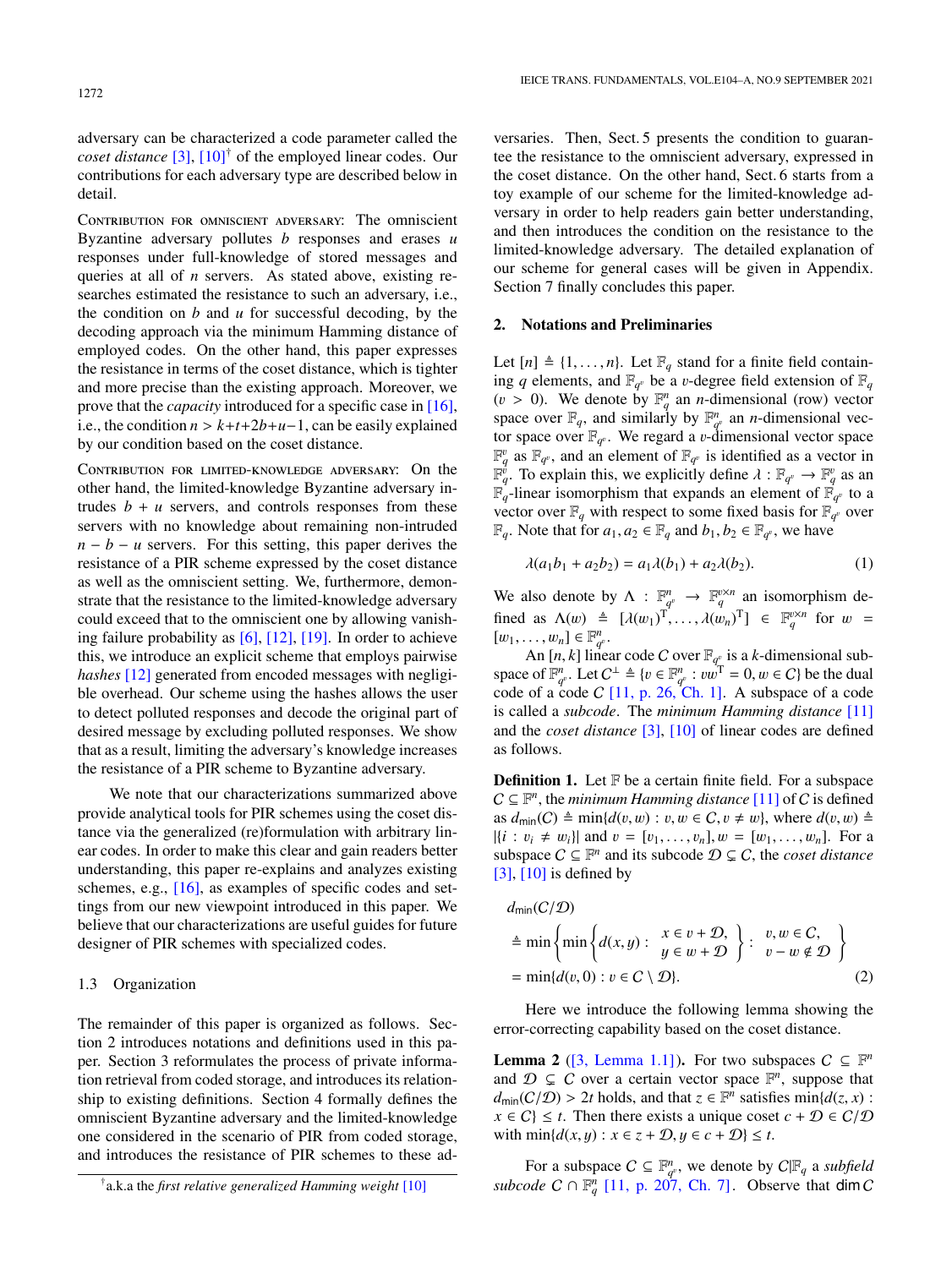means the dimension of C as a vector space over  $\mathbb{F}_{q^v}$  whereas  $\dim C\mathbb{F}_q$  is the dimension of  $C\mathbb{F}_q$  over  $\mathbb{F}_q$ . Similarly, for an  $\mathbb{F}_q$ -linear subspace  $\mathcal{D} \subseteq \mathbb{F}_q^n$ , we denote by  $\dim_q \mathcal{D}$  the dimension of  $D$  over  $\mathbb{F}_q$ . Unless otherwise stated, we consider subspaces, dimensions, etc., over  $\mathbb{F}_{q^v}$  instead of  $\mathbb{F}_q$ .

For subfield subcodes, here we introduce their properties as follows.

**Lemma 3** [\(\[14, Lemma 1\]\)](#page-11-5). For a subspace  $C \subseteq \mathbb{F}_{q^c}^n$ , there is a basis of C consisting of vectors in  $\mathbb{F}_q^n$  if and only if  $\dim C =$ dim  $C|F_q$ .

**Lemma 4** [\(\[14, Corollary 1\]\)](#page-11-5). For a subspace  $C \subseteq \mathbb{F}_{q^v}^n$  with dim  $C|\mathbb{F}_q = \dim C$ ,  $d_{\text{min}}(C) = d_{\text{min}}(C|\mathbb{F}_q)$  holds.

For two row vectors,  $v = [v_1, \ldots, v_n] \in \mathbb{F}_q^n$  and  $w =$ <br> $w \perp \in \mathbb{F}^n$  we denote by  $v \circ w \triangleq [v_1 w_1, \ldots, v_n w_n]$  $[w_1, \ldots, w_n] \in \mathbb{F}_{q^e}^n$ , we denote by  $v \circ w \triangleq [v_1w_1, \ldots, v_nw_n]$ <br>their Hadamard product. We also define their Hadamard product. We also define

$$
\mathcal{V}\circ\mathcal{W}\triangleq\text{span}\{v\circ w:v\in\mathcal{V},w\in\mathcal{W}\}\subseteq\mathbb{F}_{q^v}^n,
$$

as an  $\mathbb{F}_{q^v}$ -linear subspace spanned by Hadamard products of vectors in two sets  $\overline{V}$ ,  $W \subseteq \mathbb{F}_{q}^{n}$ . Also for sets  $\overline{V'}$ ,  $W' \subseteq \mathbb{F}_{q}^{n}$ <br>containing elements of  $\mathbb{F}^{n}$ , we explicitly represent containing elements of  $\mathbb{F}_q^n$ , we explicitly represent

$$
(\mathcal{V}' \circ \mathcal{W}')_q \triangleq \text{span}_{\mathbb{F}_q} \{v \circ w : v \in \mathcal{V}', w \in \mathcal{W}'\} \subseteq \mathbb{F}_q^n,
$$

as an  $\mathbb{F}_q$ -linear subspace.

# 3. Private Information Retrieval from Coded Storage

In existing literature  $[4]$ ,  $[5]$ ,  $[9]$ ,  $[15]$ ,  $[16]$ , original and encoded messages are assumed to be much larger than the query information from the observation of [\[1\].](#page-10-9) From this assumption, these papers only considered the download cost for message retrieval and omitted the upload cost for queries. We explicitly follow such supposition and shall present a reformulated definition of PIR scheme from coded storage in *packetized form* in this section, as *packetized communication* in network coding [\[7\],](#page-10-10) [\[13\].](#page-11-6) In particular, message symbols stored in a server are defined as vectors over  $\mathbb{F}_q$ , i.e., elements of a field extension of  $\mathbb{F}_q$ . The reason why we consider the packetization is that it is necessary to introduce a protocol of Sect. 6 for the limited-knowledge adversary similarly to existing researches on distributed storage codes [\[12\]](#page-11-4) and network coding [\[6\],](#page-10-5) [\[19\].](#page-11-3) Yet we emphasize that this packetized form is more generalized than that considered in existing researches in term of the field on which the PIR scheme is employed. Hence it yields a more generalized result than our preliminary paper [\[8\]](#page-10-2) (See Sect. 5).

# 3.1 Reformulated Definition

First we define v > 0 as the *packet size* of each message to be stored. Following  $[4]$ ,  $[5]$ ,  $[9]$ ,  $[15]$ ,  $[16]$ , first let C be a linear code  $C \subseteq \mathbb{F}_{q^v}^n$  of dim  $C = k$ , called the *storage code*. Suppose that for  $i \in [m]$  the *i*-th original message  $x^i$ is defined as an element of  $\mathbb{F}_{q^v}^k$ . Given a certain  $\mathbb{F}_{q^v}$ -linear bijection  $f : \mathbb{F}_{q^v}^k \to C$ , we have an encoded message  $y^i \triangleq$ 

 $f(x^i) \in C$ . We then define the matrix of encoded messages as

$$
Y \triangleq \begin{bmatrix} y^1 \\ \vdots \\ y^m \end{bmatrix} = \begin{bmatrix} y_1^1 & \cdots & y_n^1 \\ \vdots & \ddots & \vdots \\ y_1^m & \cdots & y_n^m \end{bmatrix} \in \mathbb{F}_{q^v}^{m \times n},
$$

where every row of *Y* forms a codeword of C. The *j*-th server  $(j \in [n])$  stores its *j*-th column  $Y_j \triangleq [y_j^1, \ldots, y_j^m]$ <sup>T</sup>  $\in$ <br> $\mathbb{E}^{m \times 1}$ . Note that each symbol *vi*, is stored in the form of a  $\mathbb{F}_{q^p}^{m \times 1}$ . Note that each symbol  $y^i_j$  is stored in the form of a  $j^p$   $j^p$  dimensional vector over  $\mathbb{F}_p$ . Inder this storage setting a v-dimensional vector over  $\mathbb{F}_q$ . Under this storage setting, a user wishes to retrieve a message by a (linear) *PIR scheme*. Here we shall introduce the PIR scheme from coded storage that is a generalized version of existing ones, [\[4\],](#page-10-1) [\[5\],](#page-10-3) [\[15\],](#page-11-0) [\[16\]](#page-11-2) and [\[8\].](#page-10-2)

Definition 5 (PIR Scheme from Distributed Coded Storage). Considering the setting described above, a linear PIR scheme executes the following steps.

- 1. First fix an *inner query code*  $\mathcal{D}_{\text{in}} \subseteq \mathbb{F}_q^n$  and an *outer query code*  $\mathcal{D}_{out} \supsetneq \mathcal{D}_{in}$  as  $\mathbb{F}_q$ -linear subspaces. Also choose a subspace  $\mathcal{E} \subset \mathbb{F}_q^n$  such that  $\mathcal{D}_{\text{out}} = \mathcal{E} + \mathcal{D}_{\text{in}}$ , and choose a vector  $\epsilon \in \mathcal{E}$ . We emphasize here that  $\mathcal{D}_{\text{in}}$ ,  $\mathcal{D}_{\text{out}}$  and  $\mathcal E$  are all defined as *subspaces over the subfield*  $\mathbb{F}_q$  of  $\mathbb{F}_{q^v}$ .
- 2. For every  $i \in [m]$ , set a probability space  $(\mathcal{G}[i], \mu[i])$  of queries. G[*i*] is a set of all possible query matrices for *i*, given as

$$
\mathcal{G}[i] = \left\{ \begin{bmatrix} g^1 \\ \vdots \\ g^m \end{bmatrix} \in \mathbb{F}_q^{m \times n} : \begin{array}{l} g^j \in \mathcal{D}_{\text{in}} \text{ for } j \neq i, \\ g^j \in \epsilon + \mathcal{D}_{\text{in}} \text{ for } j = i \end{array} \right\}.
$$
 (3)

When a user wishes to download  $x^i \in \mathbb{F}_{q^v}^k$ , a *total query*  $G \in \mathcal{G}[i]$  is selected randomly according to the probability measure  $\mu[i]$ , typically the uniform probability  $\mu[i] = 1/q^{m \dim_q \mathcal{D}_{\text{in}}}$ . Each *G* is also defined as a ma-<br>trix *G*  $\triangleq$  *G*. *G* 1  $\in \mathbb{R}^{m \times n}$  where the *i*-th column trix  $G \triangleq [G_1, \ldots, G_n] \in \mathbb{F}_q^{m \times n}$ , where the *j*-th column  $G \in \mathbb{F}^{m \times 1}$  of langth *m* over  $\mathbb{F}_q$  is sent to the *i* th server  $G_j \in \mathbb{F}_q^{m \times 1}$  of length *m* over  $\mathbb{F}_q$  is sent to the *j*-th server. 3. Let  $G_j \triangleq [g_j^1, \dots, g_j^m]^T$ . At the *j*-th server, its response

$$
r_j \triangleq G_j^{\mathrm{T}} Y_j = \sum_{l=1}^{m} g_j^l y_j^l \in \mathbb{F}_{q^v},\tag{4}
$$

is computed and transmitted to the user. Hence Eq. (4) can be simply viewed as an  $\mathbb{F}_q$ -linear combination of *v*-dimensional vectors  $y_j^1, \ldots, y_j^m \in \mathbb{F}_q^v$ . We then set  $r \triangleq [r, r] \in \mathbb{F}_q^m$  as the *total response* to  $G$  $[r_1, \ldots, r_n] \in \mathbb{F}_{q^p}^n$  as the *total response* to *G*.<br>The user and servers repeatedly execute ste

4. The user and servers repeatedly execute steps 1–3 until the user retrieves sufficient data segments to obtain  $y^i$ , i.e., the original message  $x^i$ i.e., the original message  $x^i$ .

Notations used in Definition 5 are summarized in Table 1. In the definition, we explicitly defined the storage code C over the field extension  $\mathbb{F}_{q^v}$  while inner and outer query codes are defined over the subfield  $\mathbb{F}_q$ . Note that the ratio of the upload cost over the download cost is given as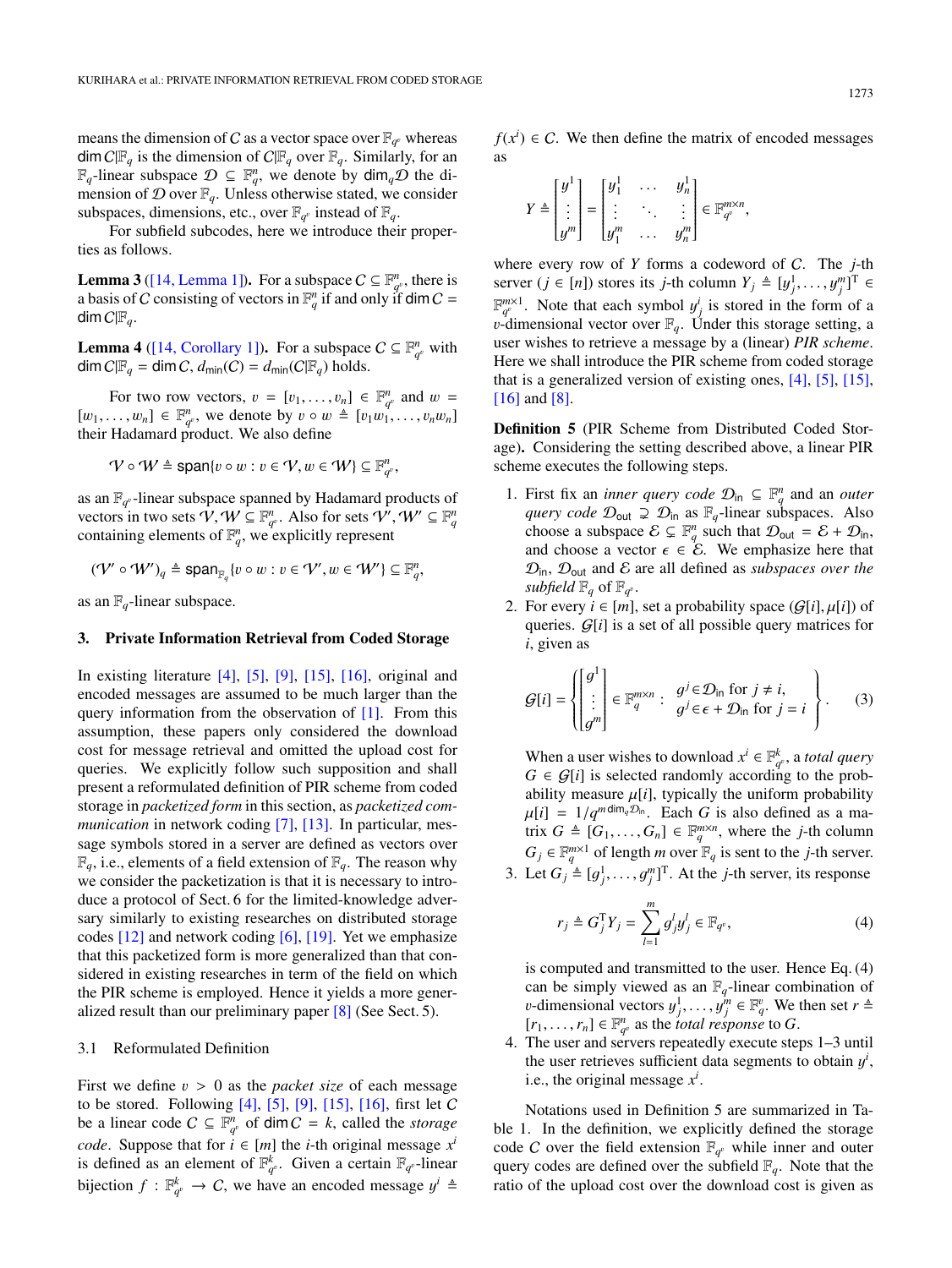| Notation                     | Explanation                                                                             |
|------------------------------|-----------------------------------------------------------------------------------------|
| $\boldsymbol{v}$             | Packet size                                                                             |
| n                            | Number of servers                                                                       |
| m                            | Number of stored messages                                                               |
| C                            | Storage code, $C \subseteq \mathbb{F}_{q^v}^n$ with dim $C = k$                         |
| $\mathcal{D}_{\text{in}}$    | Inner query code, $\mathcal{D}_{in} \subseteq \mathbb{F}_q^n$                           |
| $\mathcal{D}_{\mathsf{out}}$ | Outer query code, $\mathcal{D}_{\text{out}} \supsetneq \mathcal{D}_{\text{in}}$         |
| ε                            | A subspace satisfying $\mathcal{D}_{out} = \mathcal{E} + \mathcal{D}_{in}$              |
| $Y_i$                        | Encoded messages stored at <i>j</i> -th server, $Y_j \in \mathbb{F}_{q^v}^{m \times 1}$ |
| Y                            | All encoded messages in <i>n</i> servers, $Y = [Y_1, \ldots, Y_n]$                      |
| $G_i$                        | A query to <i>j</i> -th server, $G_i \in \mathbb{F}_q^{m \times 1}$                     |
| G                            | A total query to <i>n</i> servers, $G = [G_1, \ldots, G_n]$                             |
| $r_i$                        | A response from <i>j</i> -th server, $r_i \in \mathbb{F}_{q^v}$                         |
| r                            | A total response from <i>n</i> servers, $r = [r_1, \ldots, r_n]$                        |

Table 1 Notations used to illustrate the PIR scheme.

*mn* log *q*  $\frac{mn \log q}{n \log q^v} = O(\frac{1}{v})$ , which vanishes with increasing the packet size v. Thus the upload cost can be omitted for large v as [\[1\].](#page-10-9)

**Remark 6.** Let the number of colluded servers be  $t \leq n$ . Then in the scheme of Definition 5, no information on the user's demand *i* is leaked to the adversary when  $t \leq$  $d_{\text{min}}(\mathcal{D}_{\text{in}}^{\perp_q}) - 1$  [\[4, Theorem 8\],](#page-10-1) where  $\mathcal{D}_{\text{in}}^{\perp_q} \subseteq \mathbb{F}_q^n$  is a dual of  $\mathcal{D}_{\text{in}}^{\perp_q}$  over  $\mathbb{F}_q^n$ .

# 3.2 Relation to Existing Definition

Here we explain how the reformulated definition given above is related to existing ones of the PIR scheme from coded storage, from the perspectives of *parallelization* and *correctness*.

#### 3.2.1 Parallelization

Unlike Definition 5, existing schemes [\[4\],](#page-10-1) [\[5\],](#page-10-3) [\[8\],](#page-10-2) [\[9\],](#page-10-8) [\[15\],](#page-11-0) [\[16\]](#page-11-2) use a storage code defined over not  $\mathbb{F}_{q}$  but  $\mathbb{F}_{q}$ , and implicitly assume that an encoded message consists of multiple distinct codewords of the storage code. To retrieve a message, they employ *parallelization* or *superposition* of multiple retrieval processes of codewords with the same query as described in  $[1,$  Remark 3]. By regarding the packet size v as the degree of parallelization, Definition 5 coincides with these schemes if an additional condition on  $C \subseteq \mathbb{F}_{q^v}^n$  is introduced. The condition is that it satisfies  $\dim C = \dim C \mathbb{F}_q$ . This can be proved by introducing the following simple lemma.

**Lemma 7.** Assume that a subspace  $C \subseteq \mathbb{F}_{q^p}^n$  satisfies  $\dim C|\mathbb{F}_q = \dim C = k$ . Then for a codeword  $c \in C$ , each row of its matrix form  $\Lambda(c) \in \mathbb{F}_q^{v \times n}$  is a codeword of  $C|\mathbb{F}_q$ .

*Proof.* From Lemma 3, there is a basis  $\{\beta_1, \ldots, \beta_k\}$  of C consisting of vectors in  $\mathbb{F}_q^n$  when dim  $C|\mathbb{F}_q| = \dim C$ . Then for *c* ∈ *C*, we have *c* =  $\sum_{l=1}^{k} u_l \beta_l$  for some  $u_1, \ldots, u_k \in \mathbb{F}_{q^v}$ .<br>Thus we obtain Thus we obtain

$$
\Lambda(c) = \Lambda \left( \sum_{l=1}^{k} u_l \beta_l \right) = \sum_{l=1}^{k} \Lambda(u_l \beta_l)
$$

$$
= \sum_{l=1}^{k} \left[ \beta_{l,1} \lambda(u_l)^{\mathrm{T}}, \dots, \beta_{l,n} \lambda(u_l)^{\mathrm{T}} \right] \quad \text{(by Eq. (1))}
$$
\n
$$
= \begin{bmatrix} \sum_{l=1}^{k} u_{l,1} \beta_l \\ \vdots \\ \sum_{l=1}^{k} u_{l,p} \beta_l \end{bmatrix},
$$

where  $\beta_l = [\beta_{l,1}, \dots, \beta_{l,n}] \in \mathbb{F}_q^n$  and  $\lambda(u_l) = [u_{l,1}, \dots, u_{l,v}] \in \mathbb{F}_q^n$  This vields the lemma  $\mathbb{F}_q^v$ . This yields the lemma.

From Lemma 7, each row of the matrix form  $\Lambda(y^i)$  of<br>acoded message  $y^i \in C$  can be viewed as a distinct an encoded message  $y^i \in C$  can be viewed as a distinct codeword of  $C \mathbb{F}$  under the restriction  $\dim C = \dim C \mathbb{F}$ codeword of  $C|F_q$  under the restriction dim  $C = \dim C|F_q$ . Recall that the retrieval process of Definition 5 just computes an  $\mathbb{F}_q$ -linear combination of  $y_j^1, \ldots, y_j^m \in \mathbb{F}_{q^p}$  at the *j*-th server. Thus by letting  $\lambda(y_j^i)_l \in \mathbb{F}_q$  be the *l*-th coor-<br>directo of  $\lambda(\mu^i) \in \mathbb{F}_q^n$  the patriary process can be viewed dinate of  $\lambda(y_j^i) \in \mathbb{F}_q^v$ , the retrieval process can be viewed<br>as the one generating *n* distinct **F** -linear combinations of as the one generating v distinct  $\mathbb{F}_q$ -linear combinations of  $\lambda(y_j^1)_l, \ldots, \lambda(y_j^m)_l, l \in [v]$ . Therefore, it can be viewed as a parallelized operation of *v* independent retrieval processes a parallelized operation of  $v$  independent retrieval processes of *sub*-PIR schemes with  $C/F_q$ ,  $\mathcal{D}_{\text{in}}$ ,  $\mathcal{D}_{\text{out}}$  all over  $F_q$ , where each sub-PIR scheme is simply regarded as the case of  $v = 1$ and  $C = C \mathbb{F}_q$  of Definition 5. Namely, *decoding the desired message can be done independently for each sub-PIR scheme when* dim  $C = \dim C \mathbb{F}_q$ . We can also view that it reuses one query for all sub-PIR schemes, as exactly mentioned in [\[1, Remark 3\]](#page-10-9). Here we mention that this consideration on the parallelization yields some special cases for our characterization of the resistance to Byzantine adversary, which will be given in Sects. 5 and 6.

#### 3.2.2 Correctness

The scheme of Definition 5 does not guarantee the *correctness* meaning that the user can correctly retrieve some coordinates of  $y^i$ , by itself. To guarantee it, extra conditions on  $\mathcal{D}_{\text{tot}}$ ,  $\mathcal{D}_{\text{tot}}$  and  $\mathcal{E}$  are required as explained below.  $\mathcal{D}_{\text{out}}$ ,  $\mathcal{D}_{\text{in}}$  and  $\mathcal E$  are required, as explained below.

For the correctness, in [\[4\],](#page-10-1) [\[15\],](#page-11-0) [\[16\],](#page-11-2)  $\mathcal{E}$  and its basis  ${e^1, \ldots, e^{\dim_q \mathcal{E}}\}$  are chosen such that  $\dim_q \mathcal{E} = \dim_q((C|\mathbb{F}_q \circ \mathcal{E})) \leq d_{\text{min}}((C|\mathbb{F}_q \circ \mathcal{D}_r)) = 1$  by setting its basis with  $(\mathcal{E})_q$ )  $\leq d_{\text{min}}((C|\mathbb{F}_q \circ \mathcal{D}_{\text{in}})_q) - 1$  by setting its basis with  $d(e^{j}, 0) = 1$  for  $\forall j \in [\text{dim}_{q} \mathcal{E}]$  and  $e = \sum_{j \in [\text{dim}_{q} \mathcal{E}]} e^{j}$ . This condition was generalized as the *strong linearity* in [\[5\].](#page-10-3) On the other hand, under the setting of a repetition code  $C$ , it is assumed in [\[9\]](#page-10-8) that  $\mathcal{D}_{\text{out}} \subseteq \mathbb{F}_q^n$  and  $\mathcal{D}_{\text{in}} \subsetneq \mathcal{D}_{\text{out}}$  are both maximum distance separable (MDS) [\[11\],](#page-10-4) and that  $\mathcal{E} \cap \mathcal{D}_{in} = \{0\}$  holds. We emphasize that, however, these specific conditions are not required to characterize the resistance to Byzantine adversaries. Thus, throughout this paper, we do not consider such extra conditions on  $\mathcal{D}_{\text{out}}$ ,  $\mathcal{D}_{\text{in}}$  and  $\mathcal E$ in order to simplify the discussion and make our focus solid.

#### 4. Resistance of PIR schemes to Byzantine Adversary

In this section, we first formally introduce definitions of two types of Byzantine adversary in the scenario of PIR from coded storage. We then define the *resistance* of PIR schemes to Byzantine adversary from the perspective of *identification*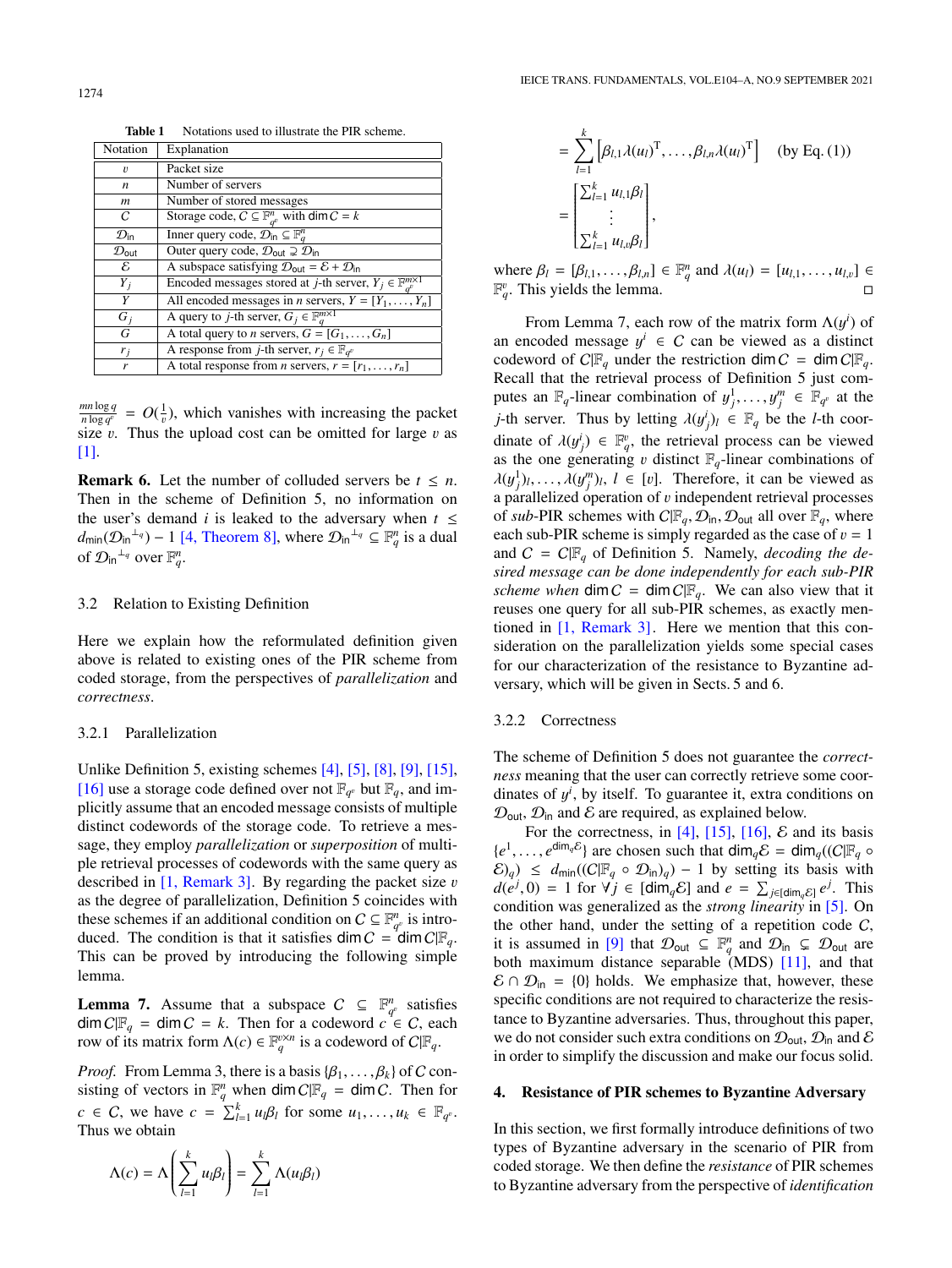*of coset* by analyzing the retrieval process of Definition 5.

#### 4.1 Two Types of Byzantine Adversaries in PIR

In the scenario of PIR from coded storage, *Byzantine adversaries* are defined as ones maliciously corrupting and deleting some symbols in the total response *r*. Inspired by studies on network coding and distributed storage [\[6\],](#page-10-5) [\[12\],](#page-11-4) [\[19\],](#page-11-3) here we define two types of Byzantine adversaries; *omniscient* and *limited-knowledge* adversaries.

#### 4.1.1 Omniscient Byzantine Adversary

The *omniscient* Byzantine adversary has complete knowledge about all encoded messages *Y* stored at *n* servers and the total query *G* issued from the user. Moreover the adversary can control  $b + u$  storage servers in total. This means that the adversary can directly alter parts of encoded messages and queries at servers under the adversary's control. As a result, up to  $b + u$  symbols in *r* are possibly corrupted, where *b* of them are polluted/erroneous and *u* of them are erased. Note that, as far as we know, existing researches on PIR schemes from coded storage have considered only this type of Byzantine adversary [\[5\],](#page-10-3) [\[16\].](#page-11-2)

#### 4.1.2 Limited-Knowledge Byzantine Adversary

This type of Byzantine adversary has *limited knowledge* about stored messages and queries in the scenario of PIR from coded storage. It is reasonable that in distributed storage systems, an adversary who observes stored data and communication at a server is also allowed to controls the server, as considered in [\[12\].](#page-11-4) We thus suppose that the adversary can intrude  $b + u$  servers, observe their stored message and communication, and alter/erase responses only from these  $b + u$  servers. Then, the pollution of  $b$  responses and elimination of *u* responses are done by using the observed information.

We should note that Wang et al. [\[18\]](#page-11-7) considered a limited-knowledge adversary located between servers and the user in the symmetric PIR scenario from replicated, i.e., non-coded, storage. On the other hand, our two adversary types given above considers the adversary who can directly observe stored messages and queries, and control intruded servers. Hence we claim that our settings about the Byzantine adversary can be viewed as a stronger one than that in the existing research.

# 4.2 Definition of the Resistance of PIR Schemes to Byzantine Adversaries

Here we shall (re)define the decoding process in PIR schemes in terms of *identification of a coset*, and introduce the notion of its resistance to the Byzantine adversary polluting *<sup>b</sup>* symbols and erasing *<sup>u</sup>* symbols in *<sup>r</sup>*, called the (*b*, *<sup>u</sup>*)*- Byzantine resistance*. We also explain how this is different from the existing decoding approach in [\[4\],](#page-10-1) [\[5\],](#page-10-3) [\[15\],](#page-11-0) [\[16\].](#page-11-2)

Part of this subsection has been presented in our preliminary paper [\[8\].](#page-10-2)

We first give the following analytic lemma characterizing the component of the response *r*. Before the lemma, we recall that for two sets  $X \subseteq \mathbb{F}_{q^v}^n$  and  $\mathcal{Y} \subseteq \mathbb{F}_{q^v}^n(\subseteq \mathbb{F}_{q^v}^n)$ , their Hadamard product  $X \circ Y$  forms a subspace of  $\mathbb{F}_{q^v}^n$ . In the following, we shall denote Hadamard products of  $C$ ,  $\mathcal{D}_{\text{out}}$ ,  $\mathcal{D}_{\text{in}}$ by  $M_{\text{out}} \triangleq C \circ \mathcal{D}_{\text{out}}$  and  $M_{\text{in}} \triangleq C \circ \mathcal{D}_{\text{in}}$ .

Lemma 8. Consider the scheme of Definition 5 in which the user wishes to retrieve the *i*-th message ( $i \in [m]$ ). Then the total response *r* to the total query  $G \in \mathcal{G}[i]$  is represented by an element of a coset in the quotient space  $M_{\text{out}}/M_{\text{in}}$  as

$$
r \in z + \mathcal{M}_{\text{in}} \in \mathcal{M}_{\text{out}} / \mathcal{M}_{\text{in}},
$$

where  $z \in \mathcal{Z}$  is an element of a subspace  $\mathcal{Z} \subseteq \mathcal{C} \circ \mathcal{E}$  with  $Z + M_{in} = M_{out}$  and  $Z \cap M_{in} = \{0\}.$ 

*Proof.* Recall that for each row  $g^j$  of the total query  $G \in G[i]$  we have  $g^j \in \mathcal{D}$ . for  $i + j$  or  $g^j \in \mathcal{E} + \mathcal{D}$ .  $\subset \mathcal{D}$ .  $G[i]$ , we have  $g^j \in \mathcal{D}_{\text{in}}$  for  $j \neq i$ , or  $g^j \in \mathcal{E} + \mathcal{D}_{\text{in}} = \mathcal{D}_{\text{out}}$ <br>for  $i = i$  from Eq. (3) We denote by  $d^j \in \mathcal{D}_{\text{in}}$  an element for  $j = i$  from Eq. (3). We denote by  $d^j \in \mathcal{D}_{\text{in}}$  an element of  $\mathcal{D}_{\text{in}}$  chosen to generate  $g^j$ , that is,  $g^j = d^j$  for  $j \neq i$  and  $g^j = \epsilon + d^j$  for  $i = i$ . Since  $\mathcal{D}_{\text{in}} \subset \mathcal{D}_{\text{out}}$  we see  $g^j \in \mathcal{D}_{\text{out}}$  and hence  $y^i \circ g^j \in M_{\text{out}}$  for any  $y^i \in C$ . From this observation, the total response *r* to  $G \in G[i]$  can be rewritten as follows *j* =  $\epsilon$  +*d*<sup>*j*</sup> for *j* = *i*. Since  $\mathcal{D}_{\text{in}} \subsetneq \mathcal{D}_{\text{out}}$ , we see  $g^j \in \mathcal{D}_{\text{out}}$ , and ence  $u^i \circ g^j \in M_{\text{out}}$  for any  $u^i \in C$ . From this observation the total response *r* to  $G \in \mathcal{G}[i]$  can be rewritten as follows.

$$
r = \sum_{\substack{j \in [m] \\ \text{if } j \in \mathbb{N} \\ \text{if } j \in \mathbb{N} \\ \text{if } j \in \mathbb{N} \\ \text{if } j \in \mathbb{N} \end{cases}} y^j \circ q^j = \sum_{j \in [m] \setminus \{i\}} y^j \circ d^j + \underbrace{y^i \circ (\epsilon + d^i)}_{=y^i \circ \epsilon + y^i \circ d^i}
$$
\n
$$
= \underbrace{y^i \circ \epsilon}_{\in C \circ \mathcal{E}} + \sum_{\substack{j \in [m] \\ \text{if } j \in \mathbb{N} \\ \text{if } j \in \mathbb{N} \\ \text{if } j \in \mathbb{N} \end{cases} (5)
$$

Here we immediately see that  $y^i \circ \epsilon \in C \circ \mathcal{E}$  is decomposed as  $y^i \circ \epsilon = z + w$  for a certain  $w \in (C \circ \mathcal{E}) \cap M$ . This completes the lemma.  $\square$ *y<sup>i</sup>* ∘  $\epsilon = z + w$  for a certain  $w \in (C \circ \mathcal{E}) \cap \mathcal{M}_{in}$ . This completes the lemma.

Remark 9. From the viewpoint of Lemma 8, the schemes of [\[4\],](#page-10-1) [\[5\],](#page-10-3) [\[9\],](#page-10-8) [\[15\],](#page-11-0) [\[16\]](#page-11-2) can be re-explained as special cases satisfying  $C \circ \mathcal{E} = \mathcal{Z}$  by choosing  $\mathcal{E} \subseteq \mathbb{F}_q^n$  as the one satisfying  $M_{\text{in}} \cap C \circ \mathcal{E} = \{0\}$ . That is,  $z = y^i \circ \epsilon$  holds for them them.

In existing PIR schemes [\[4\],](#page-10-1) [\[5\],](#page-10-3) [\[15\],](#page-11-0) [\[16\],](#page-11-2) desired parts in a total response are hidden by a 'randomness', and the user cancels the randomness to elicit the desired parts. In the context of Lemma 8,  $M_{in}$  is served as the source of the randomness, and  $z \notin M_{in}$  is exactly the desired parts in *r*. To obtain *z*, existing schemes take an *indirect* approach in which the randomness given as a codeword of  $M_{in}$  is first identified, and the randomness is subtracted from *r*. However, Lemma 8 clarifies that eliciting *z* from *r* coincides with identifying the coset  $z + M_{in} \ni r$ . From this perspective, the decoding problem to elicit *z* from the total response can be redefined as *a game to identify the unique coset*  $z + M_{in} \ni r$ , i.e., a *direct* approach unlike existing researches. Here we shall give a definition of the resistance to Byzantine adversaries in this sense.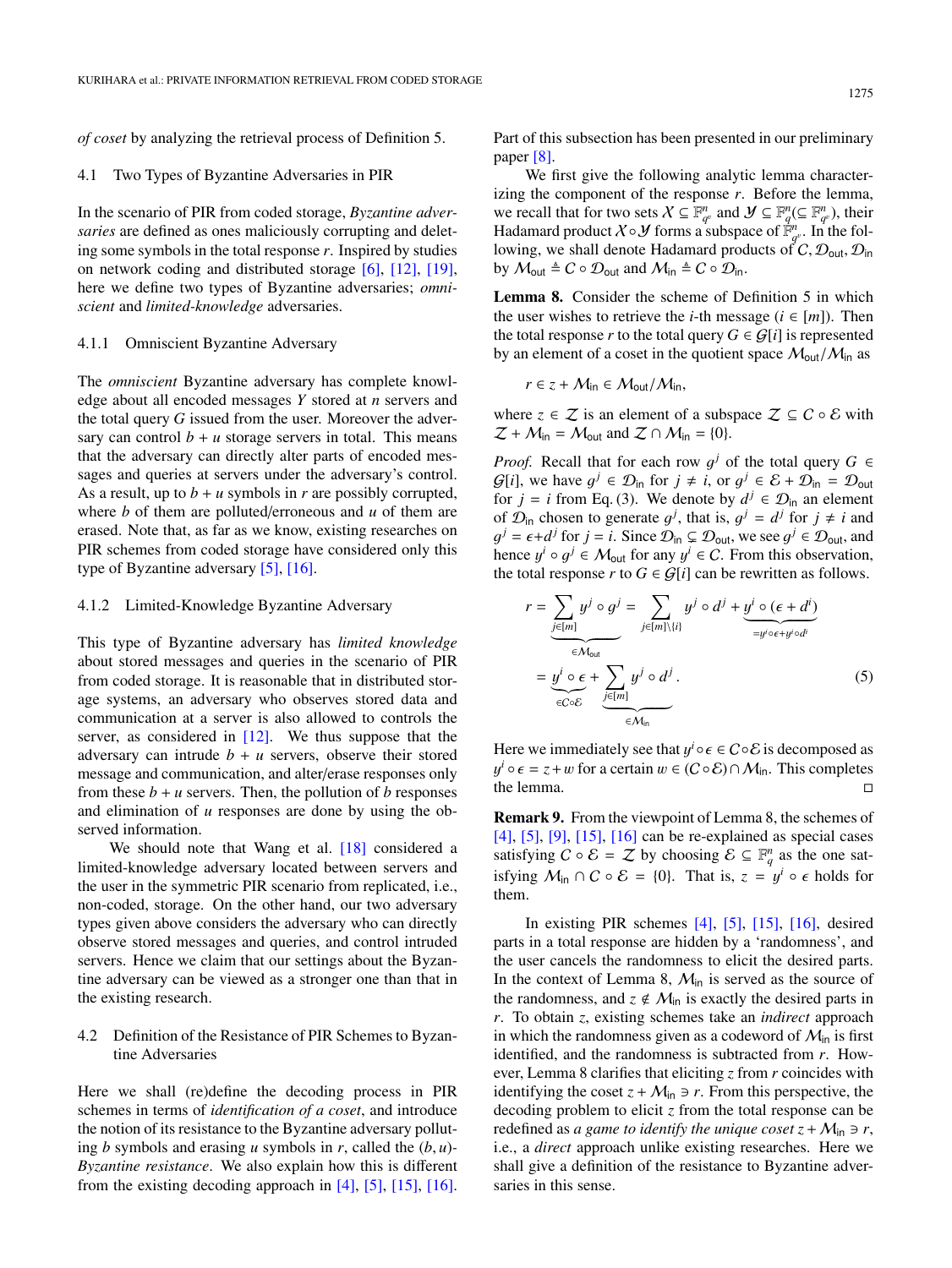**Definition 10** (The  $(b, u)$ -Byzantine resistance). Suppose that a Byzantine adversary observes some storage servers, and that the adversary maliciously returns erroneous responses from *b* of *n* servers and returns nothing from *u* servers. Also assume that a user has no knowledge on servers returning erroneous responses. Then, instead of the original error-free total response  $r$ , the user receives its polluted version  $\hat{r}$  in which  $b$  coordinates are altered from *r* and *u* coordinates are null. Under this setting, a PIR scheme is called the one attaining the (*b*, *<sup>u</sup>*)*-Byzantine resistance* if the user can correctly identify the original coset  $W \in \mathcal{M}_{out}/\mathcal{M}_{in}, r \in W$  from  $\hat{r}$ .

In existing schemes  $[4]$ ,  $[5]$ ,  $[9]$ ,  $[15]$ ,  $[16]$ , by introducing additional conditions on  $\mathcal{E}, \mathcal{D}_{\text{in}}$  and  $\mathcal{D}_{\text{out}}$ , it is guaranteed that some coordinates of  $y^i$  (and hence  $x^i$ ) is directly obtained from the identified z where  $r \in z + M_{i,j} \in M_{i,j}/M_{i,j}$ tained from the identified *z*, where  $r \in z + \mathcal{M}_{in} \in \mathcal{M}_{out}/\mathcal{M}_{in}$ in our definition. Since conditions on  $\mathcal{E}, \mathcal{D}_{\text{in}}$  and  $\mathcal{D}_{\text{out}}$  in Definitions 5 and 10 are more relaxed than those, such decodability on the identified *z* is not always guaranteed.

In the following sections, we shall introduce and characterize the (*b*, *<sup>u</sup>*)-Byzantine resistance of PIR schemes for both cases of omniscient and limited-knowledge adversaries.

# 5. Resistance to Omniscient Adversary

In this section, we first introduce a condition to guarantee the (*b*, *<sup>u</sup>*)-Byzantine Resistance to the omniscient adversary, which is expressed in terms of coset distance. We then show that our condition is tighter and more precise than the one derived via the existing approach based on the minimum Hamming distance.

#### 5.1 Characterization using the Coset Distance

The  $(b, u)$ -Byzantine resistance to omniscient adversary given in Sect. 4.1.1 was first characterized by our prelimi-nary paper [\[8\]](#page-10-2) using the coset distance [\[3\],](#page-10-6) [\[10\].](#page-10-7) This subsection refines the result and gives its special case where the storage code  $C \subseteq \mathbb{F}_{q^v}^n$  satisfies dim  $C = \dim C | \mathbb{F}_q$ . We present the following proposition as a refined version of [\[8, Theo](#page-10-2)[rem 8\].](#page-10-2)

Proposition 11. Consider the PIR scheme in Definition 5, and let  $M_{\text{out}} \triangleq C \circ \mathcal{D}_{\text{out}}$  and  $M_{\text{in}} \triangleq C \circ \mathcal{D}_{\text{in}}$ . Then, if  $d_{\text{min}}(\mathcal{M}_{\text{out}}/\mathcal{M}_{\text{in}}) > 2b + u$ , the user can attain the  $(b, u)$ -Byzantine resistance to an omniscient Byzantine adversary.

*Proof.* From Lemma 8, the total response *r* to the total query *G* can be represented as an element of a coset  $z + M_{in}$ , where the coset leader  $z \in \mathcal{Z}$  is an element of a subspace  $\mathcal Z$  with  $\mathcal Z + \mathcal M_{\text{in}} = \mathcal M_{\text{out}}$  and  $\mathcal Z \cap \mathcal M_{\text{in}} = \{0\}$ . Thus from Eq. (2) and Lemma 2, when at most any *b* coordinates of *r* are altered, the coset  $z + M_{in} \ni r$  can be identified if  $d_{\text{min}}(\mathcal{M}_{\text{out}}/\mathcal{M}_{\text{in}}) > 2b$ . Considering *u* erasures in *n* coordinates in addition to *b* errors, we additionally require more than or equal to distance  $u$  to identify the coset. Therefore

the theorem holds.

Remark 12 (Correction of [\[8, Theorem 8\]\)](#page-10-2). The preliminary version of Proposition 11 [\[8, Theorem 8\]](#page-10-2) claimed that the converse part is attained as well as the direct part, i.e., "if and only if" has been posed in the statement. However, this is not always satisfied by the following reason. The candidate of possible error-free  $r \in z + M_{\text{in}}$  is actually distributed not over a coset  $z + M_{in}$  but over a set  ${v \circ \epsilon + v \circ w : v \in C, w \in \mathcal{D}_{\text{in}}\}$  as analyzed in Eq. (5). We then observe  $z + M_{\text{in}} \supseteq \{v \circ \epsilon + v \circ w : v \in C, w \in \mathcal{D}_{\text{in}}\}.$ Thus there might be a case where the coset can be uniquely identified even when  $d_{\text{min}}(\mathcal{M}_{\text{out}}/\mathcal{M}_{\text{in}}) \le 2b + u$ .

Consider the case where  $C$  is restricted to the one with  $\dim C = \dim C \mathbb{F}_q$ . Then the retrieval process for each codeword of  $C \subseteq \mathbb{F}_q^n$  can be viewed as a superposition of v-<br>distinct sub-PIR schemes for codewords of  $C \mathbb{F}$  over  $\mathbb{F}$  by distinct sub-PIR schemes for codewords of  $C|F_q$  over  $F_q$  by Lemma 7 and the analysis in Sect. 3.2. Thus, considering each sub-PIR scheme over  $\mathbb{F}_q$  in the superposition independently, Proposition 11 yields the following corollary.

Corollary 13. Consider the PIR scheme in Definition 5. Let  $M_{\text{out},q} \triangleq (C|\mathbb{F}_q \circ \mathcal{D}_{\text{out}})_q$  and  $M_{\text{in},q} \triangleq (C|\mathbb{F}_q \circ \mathcal{D}_{\text{in}})_q$ be subspaces of  $\mathbb{F}_q^n$ . Set C be a storage code satisfying  $\dim C = \dim C \mathbb{F}_q$ , and employ the decoding per each sub-PIR scheme in the v-degree parallelization described in Sect. 3.2.1. Then the (*b*, *<sup>u</sup>*)-Byzantine resistance to the omniscient Byzantine adversary is guaranteed if  $d_{\text{min}}\left(\mathcal{M}_{\text{out},q}/\mathcal{M}_{\text{in},q}\right) > 2b + u$ .

We see that when the storage code C of  $\dim C$  =  $dim C[F_q]$  is employed and  $d_{min}(M_{out,q}/M_{in,q}) \geq d_{min}$ <br>  $(M_{out}M_{out})$  holds Corollary 13 should be applied and the  $(M_{\text{out}}/M_{\text{in}})$  holds, Corollary 13 should be applied and the decoding per each sub-PIR scheme in the v-degree parallelization should be employed.

The following example of Corollary 13 reveals that we can easily re-explains the existing result for specific codes from the viewpoint of the characterization using the coset distance via the formulation.

Example 14. As an example, we analyze the scheme of [\[16\].](#page-11-2) In the scheme, the basis of the storage code  $C \subseteq \mathbb{F}_q^n$ can be represented as that of a generalized Reed-Solomon (GRS) code over the subfield  $\mathbb{F}_q$ , i.e., the subfield subcode  $C|\mathbb{F}_q$  is a GRS code and dim  $C = \dim C|\mathbb{F}_q$  by Lemma 3. The inner query code  $\mathcal{D}_{\text{in}}$  is chosen as a GRS code over  $\mathbb{F}_q$ generated with the same sequence of distinct elements of  $\mathbb{F}_q$  as  $C|\mathbb{F}_q$ . The outer query code  $\mathcal{D}_{\text{out}}$  is a GRS code chosen such that  $\dim_q \mathcal{D}_{\text{out}} = \dim_q \mathcal{D}_{\text{in}} + 1$ . These implies that  $M_{\text{in},q} = (C|\mathbb{F}_q \circ \mathcal{D}_{\text{in}})_q$  and  $M_{\text{out},q} = (C|\mathbb{F}_q \circ \mathcal{D}_{\text{out}})_q$  are also GRS codes with

$$
\dim_q \mathcal{M}_{\text{out},q} = \dim_q \mathcal{M}_{\text{in},q} + 1 = \dim C[\mathbb{F}_q + \dim_q \mathcal{D}_{\text{in}},
$$

from [\[4, Proposition 3\],](#page-10-1) and that we have

 $d_{\text{min}}(\mathcal{M}_{\text{out},q}/\mathcal{M}_{\text{in},q}) = n - \text{dim}_q \mathcal{M}_{\text{out},q} + 1$ 

from [\[10, Corollary 2\].](#page-10-7) We thus have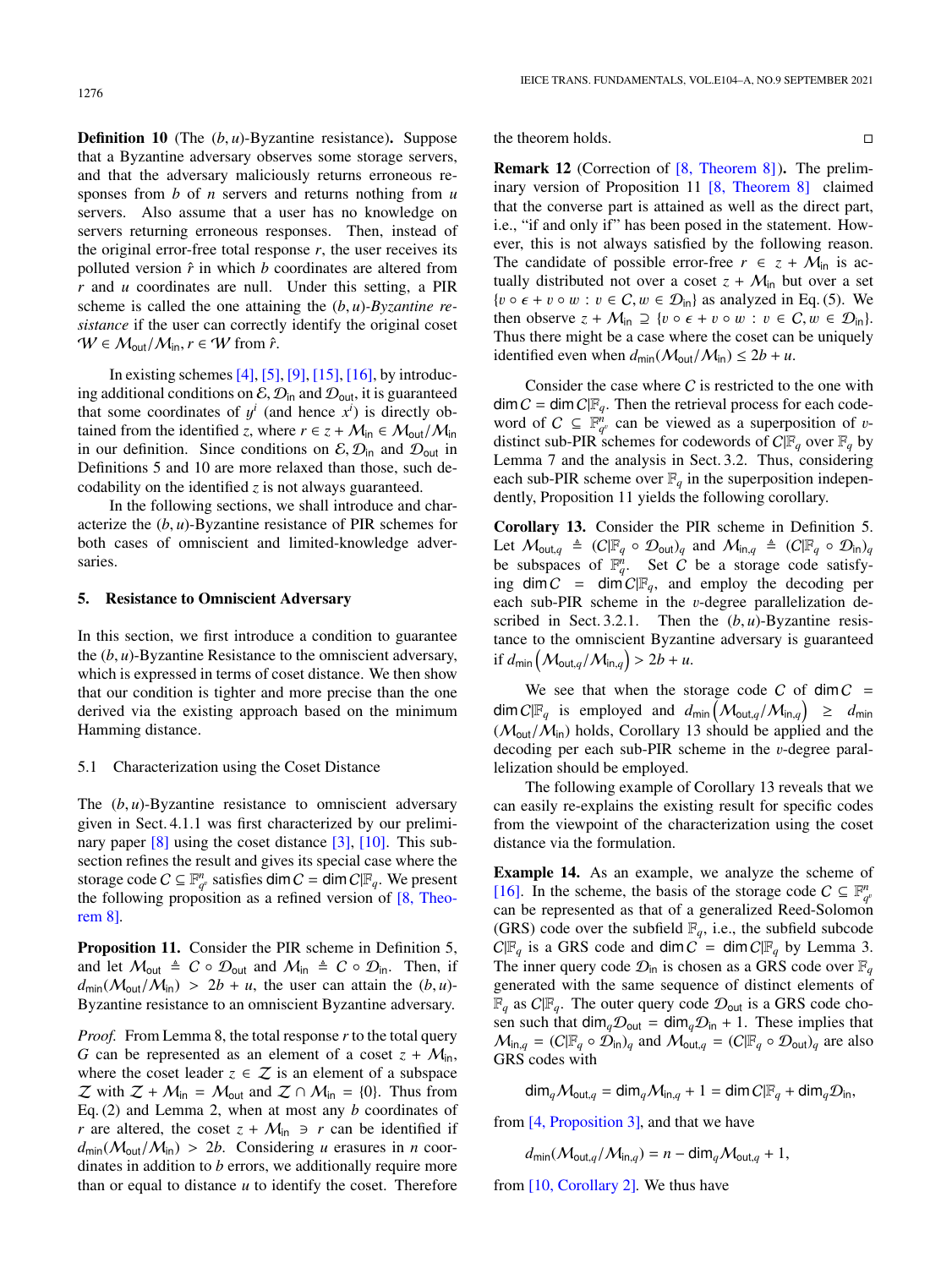$$
d_{\min}(\mathcal{M}_{\text{out},q}/\mathcal{M}_{\text{in},q}) = n - \dim C|\mathbb{F}_q - \dim_q \mathcal{D}_{\text{in}} + 1
$$

$$
= n - \dim C - \dim_q \mathcal{D}_{\text{in}} + 1.
$$

Therefore from Corollary 13, the scheme attains the  $(b, u)$ -Byzantine resistance to the omniscient adversary if *n* −  $\dim C - \dim_q \mathcal{D}_{\text{in}} - 1 > 2b + u$  is satisfied.

# 5.2 Tightness of Our Characterization

As the conclusion of this section, we prove that our result is always equal to or tighter than the analysis by the existing approach [\[16\].](#page-11-2) Although the existing approach assumes specific codes, i.e., GRS codes, the resistance has been computed by a classical approach of error-correction based on the *minimum Hamming distance* of Mout. In particular, since r is a codeword of  $M_{\text{out}}$  (a GRS code in [\[16\]\)](#page-11-2), the condition  $d_{\text{min}}(\mathcal{M}_{\text{out}}) > 2b + u$  to correctly obtain *r* itself from  $\hat{r}$  has been regarded as the sufficient condition of the decodability of the desired message, unlike our approach of coset identification given as Definition 10.

Comparing the definition of the minimum Hamming distance and the coset distance given in Definition 1, we immediately see that for any subspaces  $X \subseteq \mathbb{F}_{q^v}^n$  and  $\mathcal{Y} \subsetneq X$ ,  $d_{\text{min}}(\mathcal{X}/\mathcal{Y}) \geq d_{\text{min}}(\mathcal{X})$  always holds. Thus our characterization of Proposition 11 by the coset distance is always equal to or tighter than that given by the existing approach with the minimum Hamming distance. In Example 14, since the minimum Hamming distance equals the coset distance for GRS codes, the derived resistance coincides with that of [\[16\].](#page-11-2)

#### 6. Resistance to Limited-Knowledge Adversary

This section characterizes the (*b*, *<sup>u</sup>*)-Byzantine resistance to the *limited-knowledge* adversary defined in Sect. 4.1.2. Recall that the adversary can observe stored messages and received queries by intruding  $b + u$  servers and control them much like an active adversary considered for distributed storage systems [\[12, Section VII\]](#page-11-4) . Thus the adversary's knowledge about messages and queries is restricted to what it can obtain from the observed servers. In the following, we shall demonstrate that by this limitation of the adversary's knowledge, the (*b*, *<sup>u</sup>*)-Byzantine resistance can exceed that to the omniscient case given as Proposition 11. To this end, we introduce a new protocol that allows storage servers to securely store and compute supplementary *hash matrices* with negligible overhead. This is inspired by the work of Pawar et al. [\[12\]](#page-11-4) for distributed storage system, while it aims to directly retrieve the stored data itself unlike PIR schemes. To help readers gain a better understanding, this section begins from a toy example illustrating the protocol.

#### 6.1 Toy Example

Consider a distributed storage composed of  $n = 4$  servers that employ the scheme of Tajeddine et al. [\[16\]](#page-11-2) as in Example 14. We fix dim  $C = 2$  and dim<sub>q</sub> $\mathcal{D}_{in} = 1$ . We then

see  $d_{\text{min}}(\mathcal{M}_{\text{out},q}/\mathcal{M}_{\text{in},q}) = 2$  by the analysis in Example 14, where  $M_{\text{out},q} \triangleq (C|\mathbb{F}_q \circ \mathcal{D}_{\text{out}})_q$  and  $M_{\text{in},q} \triangleq (C|\mathbb{F}_q \circ \mathcal{D}_{\text{in}})_q$ are subspaces of  $\mathbb{F}_q^n$ . Suppose there is a Byzantine adversary with  $b = 1$  and  $u = 0$ . Then, if the adversary is omniscient, the user may not be able to correctly retrieve the desired message by Corollary 13. In contrast, the (1, 0)-Byzantine resistance is always guaranteed with arbitrarily high probability if the adversary is a *limited-knowledge* one defined in Sect. 4.1.2. We shall demonstrate this in the followings.

From now on, for two elements  $a, b \in \mathbb{F}_{q^p}$ , we denote by  $\langle a, b \rangle_q \triangleq \lambda(a) \lambda(b)^T \in \mathbb{F}_q$  an inner product of vectors  $\lambda(a)$  and  $\lambda(b)$  over  $\mathbb{F}_q$  where  $\lambda$  was defined in Sect 2. Also  $\lambda(a)$  and  $\lambda(b)$  over  $\mathbb{F}_a$ , where  $\lambda$  was defined in Sect. 2. Also for the sake of simplicity, we assume that the first server of  $n = 4$  servers is intruded and under the control of the adversary.

#### 6.1.1 Storage Construction

First suppose that two messages are served, i.e.,  $m = 2$ . Recall that  $C|F_q$  is a GRS code, i.e., an MDS code, with  $\dim C|\mathbb{F}_q = \dim C$ . Then C is still MDS from  $d_{\min}(C|\mathbb{F}_q) =$  $d_{\text{min}}(C)$  by Lemma 4. Original messages are encoded into  $Y \in \mathbb{F}_{q^v}^{2\times 4}$  given as

$$
Y = [Y_1, Y_2, Y_3, Y_4] = \begin{bmatrix} y_1^1 & y_2^1 & y_3^1 & y_4^1 \ y_1^2 & y_2^2 & y_3^2 & y_4^2 \end{bmatrix},
$$

where each row  $y^i \triangleq [y^i_1, y^i_2, y^i_3, y^i_4]$  for  $i \in [2]$  is a codeword<br>of *C*, and each column *Y*<sub>i</sub> for  $i \in [4]$  is stored at the *i*-th of *C*, and each column  $Y_j$  for  $j \in [4]$  is stored at the *j*-th server. Furthermore, as with  $y^i_j$ , a *hash matrix*  $H^i_j \in \mathbb{F}_q^{2 \times 4}$  is computed for  $i \in [2]$  and  $i \in [4]$  defined as computed for  $i \in [2]$  and  $j \in [4]$ , defined as

$$
H^i_j = [H^i_{j,1}, H^i_{j,2}, H^i_{j,3}, H^i_{j,4}] = \begin{bmatrix} h^{1,i}_{j,1} & h^{1,i}_{j,2} & h^{1,i}_{j,3} & h^{1,i}_{j,4} \\ h^{2,i}_{j,1} & h^{2,i}_{j,2} & h^{2,i}_{j,3} & h^{2,i}_{j,4} \end{bmatrix},
$$

where  $h_{b,d}^{a,c} \triangleq \langle y_b^a, y_a^c \rangle_q \in \mathbb{F}_q$  is a *pairwise hash.*<br>For the sake of simplicity, this example

 $\mathcal{L}^{h}$ ,  $\mathcal{L}^{h}$ ,  $\mathcal{L}^{g}$ ,  $\mathcal{L}^{g}$  and  $\mathcal{L}^{g}$  as a pairwise *nash*.<br>For the sake of simplicity, this example assumes that every  $H^i_j$  is securely stored at the *j*-th server in such a way that the adversary can neither observe nor corrupt them, e.g., in an HSM-like (hardware security module) device of the server. Note that this assumption is much like ones given in existing works [\[12\],](#page-11-4) [\[18\].](#page-11-7) We also note that the adversary can reproduce a part of hash matrices without accessing an HSM if  $2 > b + u$  or more servers are observed. In Sect. 6.3, we will explain how this assumption is achieved via secure and resilient schemes for network coding [\[19\]](#page-11-3) and distributed storage [\[12\]](#page-11-4) when an HSM-like device is unavailable.

# 6.1.2 Query and Response

The user generates a total query  $G \in \mathcal{G}[i]$  given as

$$
G = [G_1, G_2, G_3, G_4] = \begin{bmatrix} g_1^1 & g_2^1 & g_3^1 & g_4^1 \\ g_1^2 & g_2^2 & g_3^2 & g_4^2 \end{bmatrix} \in \mathbb{F}_q^{2 \times 4},
$$

and then the user sends each column  $G_j$  to the *j*-th server.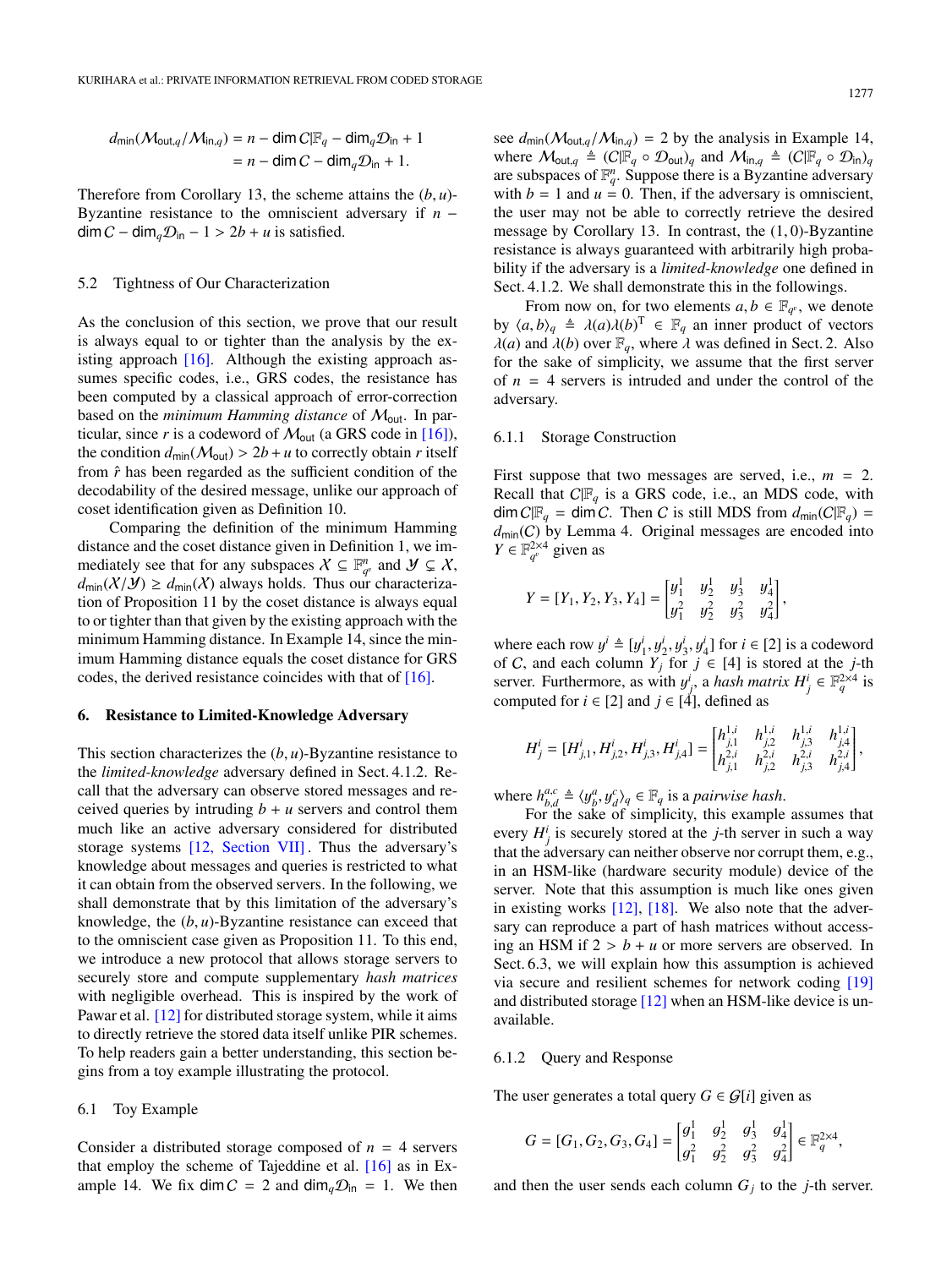**Table 2** Comparison between  $\hat{\tau}_{j_2}^{j_1}$  and  $\tau_{j_2}^{j_1}$  (*j*<sub>1</sub>, *j*<sub>2</sub> ∈ [4]) for an erroneous total response  $\hat{r} = [r_1 + e_1, r_2, r_3, r_4]$ , where  $\tau_{j_2}^{j_1} = \langle r_{j_1}, r_{j_2} \rangle_q$ ,  $\checkmark$  means  $\hat{\tau}_{j_2}^{j_1} = \tau_{j_2}^{j_1}$  and **X**means  $\hat{\tau}_{j_2}^{j_1} \neq \tau_{j_2}^{j_1}$ .

| Validation of $\hat{\tau}^{j_1} = \tau$ |  |  |
|-----------------------------------------|--|--|
|                                         |  |  |
|                                         |  |  |
|                                         |  |  |
|                                         |  |  |

We note that each row  $g^i \triangleq [g_1^i, g_2^i, g_3^i, g_4^i]$  is a codeword of  $\Omega_{\text{tot}}$  and that  $\Omega_{\text{tot}}$  and  $\Omega_{\text{tot}}$  are MDS from Example.  $\mathcal{D}_{\text{in}}$  or  $\mathcal{D}_{\text{out}}$ , and that  $\mathcal{D}_{\text{in}}$  and  $\mathcal{D}_{\text{out}}$  are MDS from Example 14.

Since we have assumed that the first server is corrupted by the adversary, the total response can be represented as

$$
\hat{r} = [\hat{r}_1, \hat{r}_2, \hat{r}_3, \hat{r}_4] = [e_1 + r_1, r_2, r_3, r_4] \in \mathbb{F}_{q^v}^4,
$$
(6)

where  $r_j = G_j^T Y_j = \sum_{i \in [2]} g^i_j y^i_j$  is an error-free response from<br>the *i*-th server and  $e_j \in \mathbb{F}_q$  is an additive error at the first the *j*-th server and  $e_1 \in \mathbb{F}_{q^v}$  is an additive error at the first server. Note that the response polluted not only at the server but also on the communication channel can be represented in the form of  $\hat{r}$  given by Eq. (6).

As well as responses, the *j*-th server also computes the *auxiliary response*  $\Omega$ <sub>*j*</sub> with its stored two hash matrices  $(H_j^i \in \mathbb{F}_q^{2 \times 4} : i \in [2])$  and received query  $G_j \in \mathbb{F}_q^{2 \times 1}$ .  $\Omega_j$ is denoted as a 2-tuple of 4-dimensional vectors as follows.

$$
\Omega_j=\left(\omega_j^i=G_j^{\mathrm{T}}H_j^i: i\in [2]\right),
$$

where  $\omega_j^i = [\omega_{j,1}^i, \dots, \omega_{j,4}^i] \in \mathbb{F}_q^4$  and  $\omega_{j,l}^i = G_j^T H_{j,l}^i$  for  $l \in [4]$ . Similarly to the assumption on securely-stored hash  $l \in [4]$ . Similarly to the assumption on securely-stored hash matrices, we assume that auxiliary responses are securely computed against the adversary. Namely, the adversary can neither observe nor corrupt the process and result of computation of auxiliary responses, e.g., by a processor in an HSM. In other words, we assume that the adversary can observe and corrupt only  $Y_1$  and  $G_1$  at the first server. The justification of this assumption will be given in Sect. 6.3.

#### 6.1.3 Decoding Logic

The user receives the (corrupted) total response  $\hat{r}$  =  $[\hat{r}_1, \ldots, \hat{r}_4]$  and auxiliary responses  $\Omega_1, \ldots, \Omega_4$  from four servers for the total query *G*. Recall that the response  $\hat{r}_1$ was assumed to be corrupted, and that the user is unaware of the location of the corrupted server. In the decoding logic, the user first attempts to detect the location of the corrupted server, and then identifies the coset containing the errorfree *r* by the coset-distance-based erasure decoding from [null,  $\hat{r}_2$ ,  $\hat{r}_3$ ,  $\hat{r}_4$ ] excluding the corrupted  $\hat{r}_1$ . To these ends, the user computes *response hashes*  $\hat{\tau}_{j_2}^{j_1}$ <br>*i*<sub>12</sub>  $\in$  [41 from the received  $\hat{r}$  that m  $j_2^{j_1} = \langle \hat{r}_{j_1}, \hat{r}_{j_2} \rangle_q \in \mathbb{F}_q$  for  $j_2$ <br>nay contain errors. On *j*<sub>1</sub>, *j*<sub>2</sub> ∈ [4] from the received  $\hat{r}$  that may contain errors. On the other hand, the user also generates *error-free* response hashes  $\tau_{j_2}^{j_1}$ *j*<sub>2</sub> from auxiliary responses  $\Omega_1, \ldots, \Omega_4$  and the total query  $G = [G_1, ..., G_4] \in \mathbb{F}_q^{2 \times 4}$  by

$$
\tau_{j_2}^{j_1} = G_{j_2}^{\mathrm{T}} \begin{bmatrix} \omega_{j_1,j_2}^1 \\ \omega_{j_1,j_2}^2 \end{bmatrix}.
$$

Note that *G* has been issued by the user itself. We see that an error-free  $\tau_{j_2}^{j_1}$ <br>th server and th  $j_2$  is generated from the query  $G_{j_2}$  to the  $j_2$ th server and the auxiliary response  $\Omega_{j_1}$  from  $j_1$ -th server. By comparing  $\tau_{j_2}^{j_1}$ 's and  $\hat{\tau}_{j_2}^{j_1}$ 's, the user composes a 4 × 4  $j_2$ <sup>2</sup> comparing  $i_j$ <sub>2</sub> s and  $i_j$ <sub>2</sub> s, the user composes a  $\rightarrow \rightarrow \rightarrow$  and table of comparison results, as presented by Table 2. It is easy to verify  $\tau_{j_2}^{j_1}$ <br>which will be prover  $j_1$  =  $\hat{\tau}^{j_1}_{j_2}$ <br>  $\hat{\tau}^{j_1}_{j_2}$  in Ap  $\hat{r}_{j_1}$  when  $r_{j_1} = \hat{r}_{j_1}$  and  $r_{j_2} = \hat{r}_{j_2}$ , which will be proven in Appendix for a general case. In Table 2, every response hash generated with  $\hat{r}_1$  does not pass the comparison test except for that of  $j_1 = j_2 = 1$ . Note that  $\hat{\tau}_1^1 = \tau_1^1$  holds (as the worst case) when  $e_1$  satisfying<br> $(e_1, e_2) = (e_1, e_2) = 0$  is chosen by the adversary  $\langle e_1, r_1 \rangle_q = \langle e_1, e_1 \rangle_q = 0$  is chosen by the adversary.

The user selects a *trusted subset of response symbol indices*  $\mathcal{T} \subset [4]$  from the obtained comparison table, i.e., Table 2. Recall that this toy example corresponds to Example 14 of v-degree parallelization. Thus we shall consider decoding in each sub-PIR scheme by letting *r*[*i*] be the *i*-th row of the matrix form  $\Lambda(r)$  of *r* as explained in Sect. 3.2. Then, the user tries to identify the original coset  $W[i] \in M_{\text{out},q}/M_{\text{out},q}, r[i] \in W[i], \forall i \in [v]$  from the subvector  $[\hat{r}_j : j \in \mathcal{T}]$  with the coset distance. Here,

$$
|\mathcal{T}| \ge n - d_{\min}(\mathcal{M}_{\text{out},q}/\mathcal{M}_{\text{in},q}) + 1 = 3,\tag{7}
$$

must hold for successful decoding from Definition 1. Hence the user chooses  $\mathcal T$  of size 3 from  $\hat r_1, \ldots, \hat r_4$  that yields a 3×3 submatrix of Table 2 where all entries are " $\checkmark$ ", i.e.,  $\hat{r}_2$ ,  $\hat{r}_3$ ,  $\hat{r}_4$ . Then for every row of the matrix form of [null,  $\hat{r}_2$ ,  $\hat{r}_3$ ,  $\hat{r}_4$ ], the coset-distance-based erasure decoding is employed over  $M_{\text{out},q}/M_{\text{in},q}$ , and the original coset containing  $r[i]$  is eventually obtained for all  $i \in [v]$ . Therefore  $(b, u)$ -Byzantine resistance is attained for  $b = 1$  and  $u = 0$ .

Remark 15. In this example, we have focused on the superposition of v distinct decoding over  $M_{\text{out},q}/M_{\text{out},q}$  similarly to Example 14. In a general case, i.e.,  $\dim C > \dim C \mathbb{F}_q$ , the user aims to identify the coset  $W \in \mathcal{M}_{\text{out}}/\mathcal{M}_{\text{out}}$ ,  $r \in W$  as described in Definition 10, and hence Eq. (7) is given with  $d_{\text{min}}(\mathcal{M}_{\text{out}}/\mathcal{M}_{\text{out}})$  in such cases. Then we directly identify the coset from the subvector  $[\hat{r}_j : j \in \mathcal{T}]$  over  $\mathbb{F}_{q^v}$ .

# 6.1.4 Error Analysis

As we assumed that the original response  $r_1$  is altered by the adversary, we can write the polluted symbol as  $\hat{r}_1 = r_1 + e_1$ for some error  $e_1 \in \mathbb{F}_{q^v}$ . Observe that a set  $\hat{r}_{\mathcal{T}} \triangleq {\hat{r}_j : j \in \mathbb{F}_{q^v}}$  $\mathcal{T}$ } with any chosen  $\mathcal{T}$  always contains at least two errorfree symbols that are not observed by the adversary. This is because the adversary can observe and corrupt only  $b +$  $u = 1$  servers, and  $|\mathcal{T}| = 3$  in this example. Considering the case that  $\hat{r}_{\mathcal{T}}$  contains altered  $\hat{r}_1$  and error-free  $r_2, r_3$ , it has to generate a consistent subtable of comparison test of size  $3 \times 3$ . This means that in order to pass the validation using the subtable generated from the auxiliary responses  $\Omega_j$ , the adversary must pick the error *e*<sub>1</sub> satisfying  $\langle \hat{r}_1, r_2 \rangle_q = \langle r_1, r_2 \rangle$  and  $\langle \hat{r}_1, r_2 \rangle_q = \langle r_1, r_2 \rangle$  i.e.  $\langle e_1, r_2 \rangle_q = \langle e_1, r_2 \rangle_q = 0$  $\langle r_1, r_2 \rangle_q$  and  $\langle \hat{r}_1, r_3 \rangle_q = \langle r_1, r_3 \rangle_q$ , i.e.,  $\langle e_1, r_2 \rangle_q = \langle e_1, r_3 \rangle_q = 0$ from  $\langle a+b, c \rangle_q = \langle a, c \rangle_q + \langle b, c \rangle_q$  for  $a, b, c \in \mathbb{F}_{q^p}$ .<br>Also observe that the pollution of  $r$ , by the

Also observe that the pollution of  $r_1$  by the adversary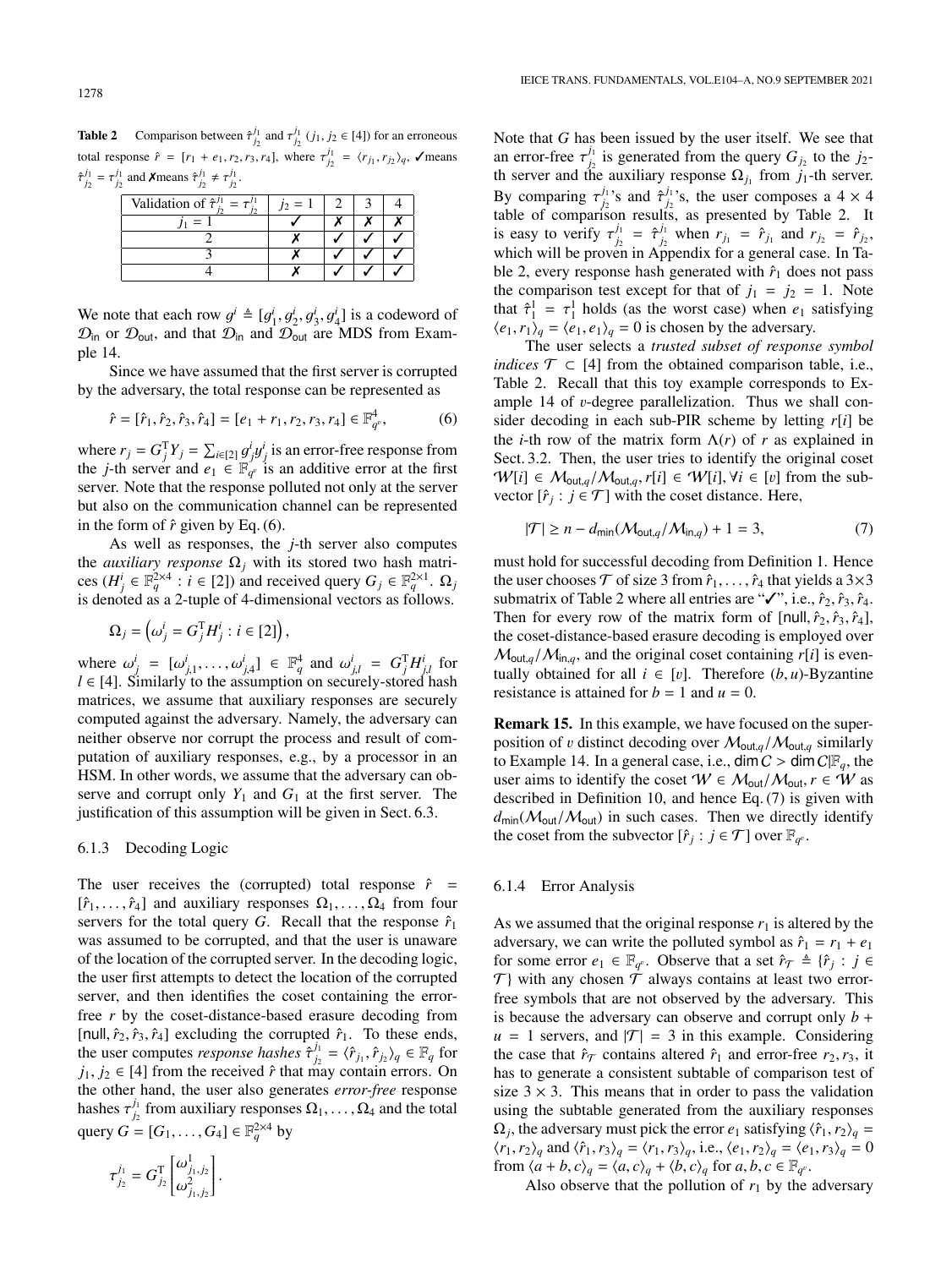is independent of  $r_2$ . This is because  $Y_2$  is independent from the observed  $G_1$  and  $Y_1$  due to the properties of [4, 2] MDS codes C and  $C/F_q$ . Note that while  $G_2$  can be determined from  $G_1$ ,  $r_2$  is still independent from the adversary's corruption since  $r_2$  is an  $\mathbb{F}_q$ -linear combination of completely unknown symbols in  $Y_2$ . These mean that for the adversary, the number of candidate of  $r_2$  cannot be decreased even if *Y*<sub>1</sub> and *G*<sub>1</sub> are revealed. Hence for any  $e_1 \in \mathbb{F}_{q^v}$  chosen by the adversary, there exist  $q^v$  equally likely choices of  $r_2$ . In other words, the knowledge on  $Y_1, G_1$  is not useful at all to choose  $e_1$  satisfying  $\langle e_1, r_2 \rangle_a = 0$  and  $\langle e_1, r_3 \rangle_a = 0$ . Note that  $q^{v-1}$  out of  $q^v$  choices of  $e_1$  are orthogonal to chosen  $e_1$ . This implies that two validations of  $\tau_2^1 = \hat{\tau}_2^1$  and  $\tau_3^1 = \hat{\tau}_3^1$ <br>simultaneously succeed with probability simultaneously succeed with probability

$$
\Pr[\langle e_1, r_2 \rangle_q = 0, \langle e_1, r_3 \rangle_q = 0 | Y_1, G_1, e_1]
$$
  
= 
$$
\Pr[\langle e_1, r_3 \rangle_q = 0 | Y_1, G_1, e_1, \langle e_1, r_2 \rangle_q = 0]
$$
  

$$
\Pr[\langle e_1, r_2 \rangle_q = 0 | Y_1, G_1, e_1]
$$
  

$$
\leq \Pr[\langle e_1, r_2 \rangle_q = 0 | Y_1, G_1, e_1] = \frac{q^{v-1}}{q^v} = \frac{1}{q}.
$$

We thus conclude that the failure probability to detect polluted symbols is upper-bounded by 1/*<sup>q</sup>* that vanishes with increasing the field size *q*.

#### 6.1.5 Overhead Analysis

In this exemplary scenario, the user downloads auxiliary responses  $\Omega_j$  consisting of  $m = 2$  vectors in  $\mathbb{F}_q^4$  for  $j \in [4]$  in addition to the total response  $r \in \mathbb{F}_{q^p}^4$ . Hence the additional overhead of auxiliary responses is  $\frac{32}{4n} = O(\frac{1}{n})$  per response symbol that goes to zero with increasing the degree v of the field extension  $\mathbb{F}_x$ , i.e. the packet size. This is exactly the field extension  $\mathbb{F}_{q^v}$ , i.e., the packet size. This is exactly the same as the upload cost, i.e., query size, ignored in most of modern PIR researches [\[4\],](#page-10-1) [\[5\],](#page-10-3) [\[9\],](#page-10-8) [\[15\],](#page-11-0) [\[16\].](#page-11-2)

#### 6.2 Characterization of the (*b*, *<sup>u</sup>*)-Byzantine Resistance

This subsection summarizes our result on the (*b*, *<sup>u</sup>*)- Byzantine resistance to the limited-knowledge adversary, which is guaranteed by our protocol illustrated by an example of the previous subsection. The detailed description for a general case will be presented in Appendix.

The following is the main theorem introducing the condition for the  $(b, u)$ -Byzantine resistance to the limitedknowledge adversary.

Theorem 16. Consider the PIR scheme in Definition 5, and let  $M_{\text{out}} \triangleq C \circ \mathcal{D}_{\text{out}}$  and  $M_{\text{in}} \triangleq C \circ \mathcal{D}_{\text{in}}$ . Then the  $(b, u)$ -Byzantine resistance to the limited-knowledge adversary is guaranteed with arbitrarily high probability if

$$
n - d_{\text{min}}(\mathcal{M}_{\text{out}}/\mathcal{M}_{\text{in}}) + 1 > b, \text{ and } (8)
$$

$$
\min\left\{d_{\min}(C^{\perp}) - 1, d_{\min}(\mathcal{M}_{\text{out}}/\mathcal{M}_{\text{in}})\right\} > b + u. \tag{9}
$$

*Proof Sketch.* Firstly, Eq. (8) is the condition to choose the trusted index set  $\mathcal T$  always containing at least one index of an error-free response that is not observed by the adversary.

Secondly, observe that any *t* columns of the generator matrix of C are linearly independent if and only if  $t \le d_{\text{min}}(C^{\perp}) - 1$  from the property of dual codes [\[11\].](#page-10-4) Thus for *c* = [*c*<sub>1</sub>, ..., *c*<sub>*n*</sub>] ∈ *C* and *I* ⊆ [*n*] of  $|I| < d_{min}(C^{\perp}) - 1$ ,<br>any *c* · for  $i \in [n] \setminus I$  is uniformly distributed over  $\mathbb{F}_n$  conany  $c_j$  for  $j \in [n] \setminus I$  is uniformly distributed over  $\mathbb{F}_{q^v}$  conditioned on  $(c_i : i \in I)$ . This implies that a response  $r_j$  is uniformly distributed over  $\mathbb{F}_{q^v}$  conditioned on  $(Y_i : i \in I)$ when  $j \in [n] \setminus I$  and  $|I| < d_{min}(C^{\perp}) - 1$  even if all  $G_i$ 's are revealed to the adversary. Then there exist  $a^{p-1}$  candiare revealed to the adversary. Then there exist  $q^{v-1}$  candidates in  $\mathbb{F}_{q^v}$  that are orthogonal to  $r_j$ . Hence, the adversary can inject errors in *b* responses that are consistent in pairwise hashes with a response from any non-intruded server only with probability  $\frac{q^{p-1}}{q} = \frac{1}{q}$ , which goes to zero with increasing *q*. Thus *b* polluted responses can be detected by the approach of pairwise hashing as exemplarily illustrated in Sect. 6.1 if *b*+*u* < *d*<sub>min</sub>( $C^{\perp}$ )−1, provided the trusted index set  $T$  contains at least one error-free response set  $T$  contains at least one error-free response.

Finally we consider the decoding from the remaining  $n - b - u$  symbols in  $\hat{r}$ , i.e., identifying the original coset  $W \in M_{\text{out}}/M_{\text{in}}$ ,  $r \in W$ . We immediately see that W is uniquely identified from error-free  $n - b - u$  symbols in  $\hat{r}$ when  $d_{\text{min}}(\mathcal{M}_{\text{out}}/\mathcal{M}_{\text{in}}) - b - u > 0$  from Definition 1. Therefore, by taking the minimum of  $d_{\text{min}}(C^{\perp}) - 1$  given above and  $d_{\text{min}}(\mathcal{M}_{\text{out}}/\mathcal{M}_{\text{in}})$ , we obtain Eq. (9).

The detailed proof is given in Appendix via the description of our protocol for the general case.

Note that the (*b*, *<sup>u</sup>*)-Byzantine resistance is breached when the adversary is allowed to obtain some part of encoded messages stored in non-intruded servers, while queries to non-intruded servers is allowed to be revealed. Recall that each symbol  $r_j$  in  $r$  is  $\mathbb{F}_q$ -linear combination of  $\mathbb{F}_{q^v}$  symbols, where coefficients in  $\mathbb{F}_q$  is symbols in a query  $G_j \in \mathbb{F}_q^{m \times 1}$ . Assume that the adversary knows  $Y_j =$  $[y_j^1, \ldots, y_j^m]^T \in \mathbb{F}_q^{m \times 1}$  stored at a non-intruded *j*-th server. Then, without knowing the query  $G_j = [g_j^1, \dots, g_j^m]^T$  to the *i*-th server the adversary can compute  $e \in \mathbb{R}$ , that satisfies *j*-th server, the adversary can compute  $e \in \mathbb{F}_{q^p}$  that satisfies  $\langle e, r_j \rangle_q = \langle e, G_j^T Y_j \rangle_q = 0$  since we have

$$
\langle e, G_j^{\mathrm{T}} Y_j \rangle_q = \langle e, \sum_{l \in [m]} g_j^l y_j^l \rangle_q = \sum_{l \in [m]} g_j^l \underbrace{\langle e, y_j^l \rangle_q}_{\text{Adversary can control}},
$$

and *e*, s.t.,  $\langle e, y_j^l \rangle_q = 0$ ,  $\forall l \in [m]$ , could be chosen. Therefore we emphasize that the privacy on the query in PIR schemes is independent of the (*b*, *<sup>u</sup>*)-Byzantine resistance.

As the conclusion of this section, we finally introduce the following corollary of Theorem 16 for the special case where  $\dim C = \dim C \mathbb{F}_q$ , i.e., v distinct PIR processes are parallelized much like Corollary 13.

Corollary 17. Consider the PIR scheme in Definition 5. Set the storage code C of dim  $C = \dim C \mathbb{F}_q$ , and employ the decoding per each sub-PIR scheme in the v-degree parallelization described in Sect. 3.2.1. Let  $M_{\text{out},q} \triangleq (C|\mathbb{F}_q \circ \mathcal{D}_{\text{out}})_q$  and  $M_{\text{in},q} \triangleq (C|\mathbb{F}_q \circ \mathcal{D}_{\text{in}})_q$  be subspaces of  $\mathbb{F}_q^n$ . Then the  $(b, u)$ -<br>Byzantine resistance to the limited-knowledge adversary is Byzantine resistance to the limited-knowledge adversary is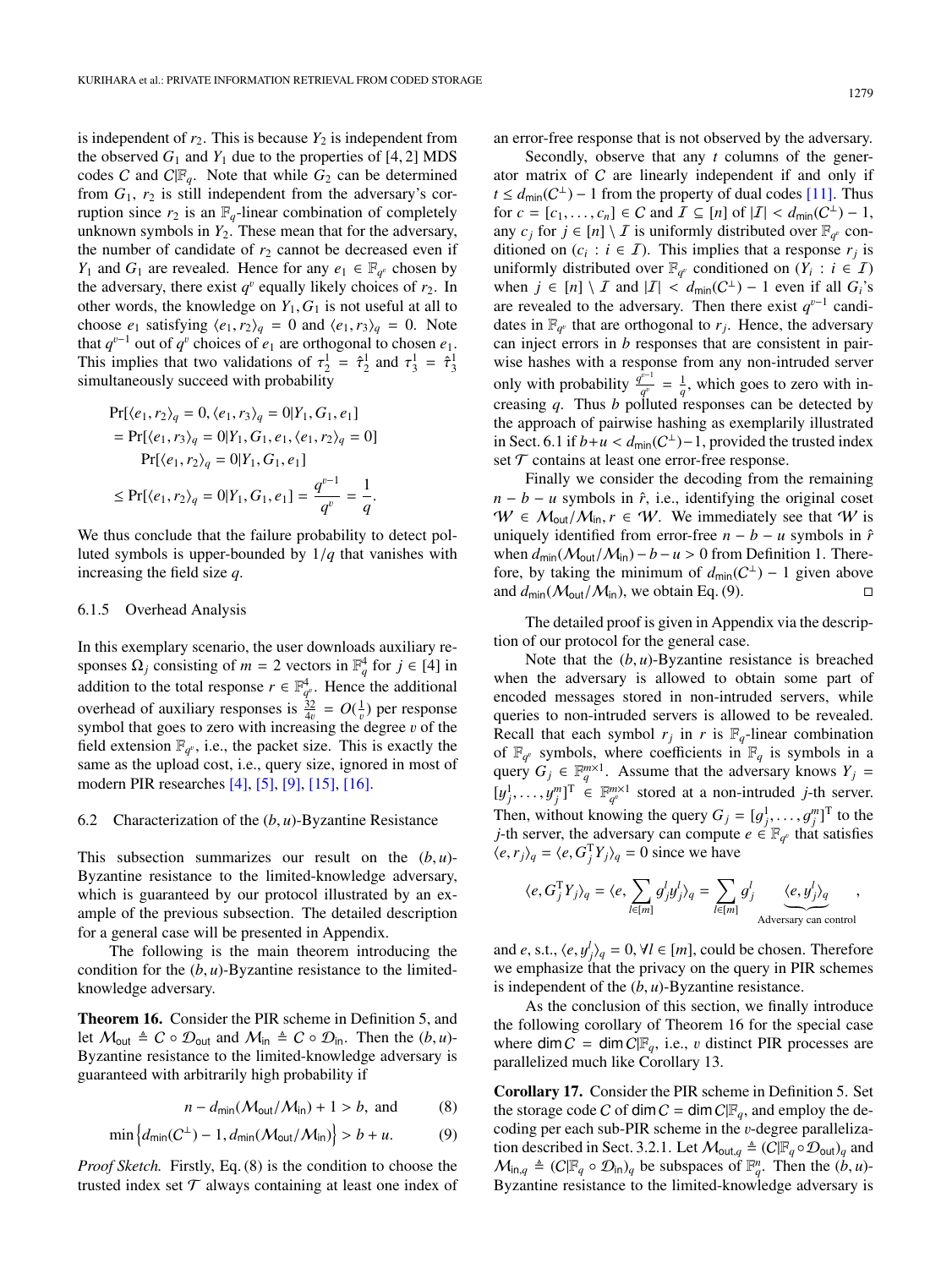guaranteed with arbitrarily high probability if

$$
n - d_{\min}(\mathcal{M}_{\text{out},q}/\mathcal{M}_{\text{in},q}) + 1 > b, \text{ and}
$$
  

$$
\min\left\{d_{\min}(C^{\perp}) - 1, d_{\min}(\mathcal{M}_{\text{out},q}/\mathcal{M}_{\text{in},q})\right\} > b + u.
$$

#### 6.3 Secure Environment for Storage and Computation

As the conclusion of this section, we justify the assumption that some extra information of fixed size, i.e., hash matrices and auxiliary responses, are stored, computed and retrieved securely from the adversary's observation and pollution. In Sect. 6.1 (and later in Appendix for a general case), we have assumed that secure channels and secure computing processors, e.g., HSM-like devices, are equipped to all servers and that the user is allowed to obtain the non-observed and errorfree extra information. This assumption, however, might be unachievable, i.e., a part of the information may be leaked and the user might receive polluted information as discussed in [\[12\].](#page-11-4)

In such an adversarial environment, we can employ the encoding method of *reliable and secure transmission*/*storage* [\[19\],](#page-11-3) [\[12, Appendix C2\]](#page-11-4) to store and download hashes themselves. Namely, all hash matrices are encoded and stored with the method of [\[12\],](#page-11-4) [\[19\]](#page-11-3) in storage servers. The user obtains all original hash matrices instead of auxiliary responses, and computes auxiliary responses by the user itself on behalf of servers. Then, under the condition of  $n > 2(b + u)$ , the user can prevent the adversary intruding  $b + u$  servers from obtaining any information about hash matrices from the analysis in [\[12\],](#page-11-4) [\[19\].](#page-11-3) Simultaneously, the user can obtain the complete and error-free hash matrices by allowing vanishing error probability that goes to zero with increasing *q*. Thus the extra information can still be securely stored, computed and retrieved.

For the privacy, downloading *all* of hash matrices obviously leaks no information on the user's demand. Also for the size of downloaded data, the total size of encoded hash matrices in the storage  $[12]$ ,  $[19]$  is always constant for fixed *<sup>m</sup>* and *<sup>n</sup>* and independent from the packet size v. Therefore much like auxiliary responses, the overhead of retrieving hash matrices to the download cost can still be vanishing with increasing  $v$ .

# 7. Concluding Remarks

This paper investigated the resistance of PIR schemes to Byzantine adversaries in the retrieval scenario from *n* coded storage servers. We considered two types of Byzantine adversaries polluting *b* responses and erasing *u* responses to a user's query. One is the classic omniscient type that has the full knowledge on *n* servers, as considered in existing researches [\[5\],](#page-10-3) [\[16\].](#page-11-2) The other is newly introduced type in this paper, called the limited-knowledge adversary, that has the information of only  $b + u$  servers controlled by the adversary itself. By redefining the decoding in PIR schemes as the identification of a coset, we revealed that for both two types, the Byzantine resistance of PIR schemes based on arbitrary linear codes is expressed in terms of the coset distance of employed codes. Furthermore, we demonstrated that by limiting the Byzantine adversary's knowledge, the resistance of a PIR scheme could be improved much like the network coding  $[6]$ ,  $[19]$  and distributed storage coding [\[12\].](#page-11-4) We believe that this paper provided useful analytical tools for existing and future PIR schemes via the reformulation.

A natural avenue of this work is to investigate a 'tighter' condition on the resistance than Proposition 11 and Theorem 16. As mentioned in Remark 12, Since  $\{v \circ w :$  $v \in X, w \in Y$   $\leq |\mathcal{X} \circ \mathcal{Y}|$  for subspaces  $X, \mathcal{Y} \subseteq \mathbb{F}_{q}^n$ , the domain considered in the characterization is larger than the one main considered in the characterization is larger than the one where the actual total response exists. Hence pruning such extra space in the Hadamard product of subspaces could be an interesting research topic to obtain a tighter condition.

# Acknowledgments

The authors would like to thank Dr. Daishi Kondo at Osaka Prefecture University for valuable discussions. This work was supported in part by University of Hyogo special research grant for young researchers, JSPS KAKENHI Grant Number JP20K23329, and KDDI Research collaborative research project.

## References

- <span id="page-10-9"></span>[1] [T.H. Chan, S.-W. Ho, and H. Yamamoto, "Private information re](http://dx.doi.org/10.1109/isit.2015.7282975)[trieval for coded storage," Proc. IEEE ISIT 2015, Hong Kong,](http://dx.doi.org/10.1109/isit.2015.7282975) [China, pp.2842–2846, June 2015.](http://dx.doi.org/10.1109/isit.2015.7282975)
- <span id="page-10-0"></span>[2] [B. Chor, O. Goldreich, E. Kushilevitz, and M. Sudan, "Private infor](http://dx.doi.org/10.1109/sfcs.1995.492461)[mation retrieval," Proc. FOCS 1995, Milwaukee, WI, USA, pp.41–](http://dx.doi.org/10.1109/sfcs.1995.492461) [50, Oct. 1995.](http://dx.doi.org/10.1109/sfcs.1995.492461)
- <span id="page-10-6"></span>[3] [I.M. Duursma and S. Park, "Coset bounds for algebraic geometric](http://dx.doi.org/10.1016/j.ffa.2009.11.006) [codes," Finite Fields Th. App., vol.16, no.1, pp.36–55, Jan. 2010.](http://dx.doi.org/10.1016/j.ffa.2009.11.006)
- <span id="page-10-1"></span>[4] [R. Freij-Hollanti, O.W. Gnilke, C. Hollanti, and D.A. Karpuk,](http://dx.doi.org/10.1137/16m1102562) ["Private information retrieval from coded databases with colluding](http://dx.doi.org/10.1137/16m1102562) servers," SIAM J. Appl. Algebra Geometry, vol.1, no.1, pp.647-664, [Jan. 2017.](http://dx.doi.org/10.1137/16m1102562)
- <span id="page-10-3"></span>[5] [L. Holzbaur, R. Freij-Hollanti, and C. Hollanti, "Towards the ca](https://arxiv.org/abs/1903.12552)[pacity of private information retrieval from coded and colluding](https://arxiv.org/abs/1903.12552) servers," https://arxiv.org/abs/[1903.12552, March 2020.](https://arxiv.org/abs/1903.12552)
- <span id="page-10-5"></span>[6] [S. Jaggi, M. Langberg, S. Katti, T. Ho, D. Katabi, M. Medard, and](http://dx.doi.org/10.1109/tit.2008.921711) ´ M. Eff[ros, "Resilient network coding in the presence of Byzantine](http://dx.doi.org/10.1109/tit.2008.921711) [adversaries," IEEE Trans. Inf. Theory, vol.54, no.6, pp.2596–2603,](http://dx.doi.org/10.1109/tit.2008.921711) [June 2008.](http://dx.doi.org/10.1109/tit.2008.921711)
- <span id="page-10-10"></span>[7] [R. Koetter and F.R. Kschischang, "Coding for errors and erasures](http://dx.doi.org/10.1109/tit.2008.926449) [in random network coding," IEEE Trans. Inf. Theory, vol.54, no.8,](http://dx.doi.org/10.1109/tit.2008.926449) [pp.3579–3591, Aug. 2008.](http://dx.doi.org/10.1109/tit.2008.926449)
- <span id="page-10-2"></span>[8] [J. Kurihara and T. Nakamura, "On the resistance to Byzantine and](http://dx.doi.org/10.1587/comex.2020xbl0055) [unresponsive servers in code-based PIR schemes," IEICE ComEx,](http://dx.doi.org/10.1587/comex.2020xbl0055) [vol.9, no.7, pp.342–347, July 2020.](http://dx.doi.org/10.1587/comex.2020xbl0055)
- <span id="page-10-8"></span>[9] [L. Li, M. Militzer, and A. Datta, "rPIR: Ramp secret sharing-based](http://dx.doi.org/10.1007/s10207-016-0347-8) communication-effi[cient private information retrieval," Int. J. Inf.](http://dx.doi.org/10.1007/s10207-016-0347-8) [Secur., vol.16, no.6, pp.603–625, Nov. 2017.](http://dx.doi.org/10.1007/s10207-016-0347-8)
- <span id="page-10-7"></span>[10] [Y. Luo, C. Mitrpant, A.J. Han Vinck, and K. Chen, "Some new char](http://dx.doi.org/10.1109/tit.2004.842763)[acters on the wire-tap channel of type II," IEEE Trans. Inf. Theory,](http://dx.doi.org/10.1109/tit.2004.842763) [vol.51, no.3, pp.1222–1229, March 2005.](http://dx.doi.org/10.1109/tit.2004.842763)
- <span id="page-10-4"></span>[11] [F.J. MacWilliams and N.J.A. Sloane, The Theory of Error-](http://dx.doi.org/10.1016/s0924-6509(08)x7030-8)[Correcting Codes, North-Holland Mathematical Library, 1977.](http://dx.doi.org/10.1016/s0924-6509(08)x7030-8)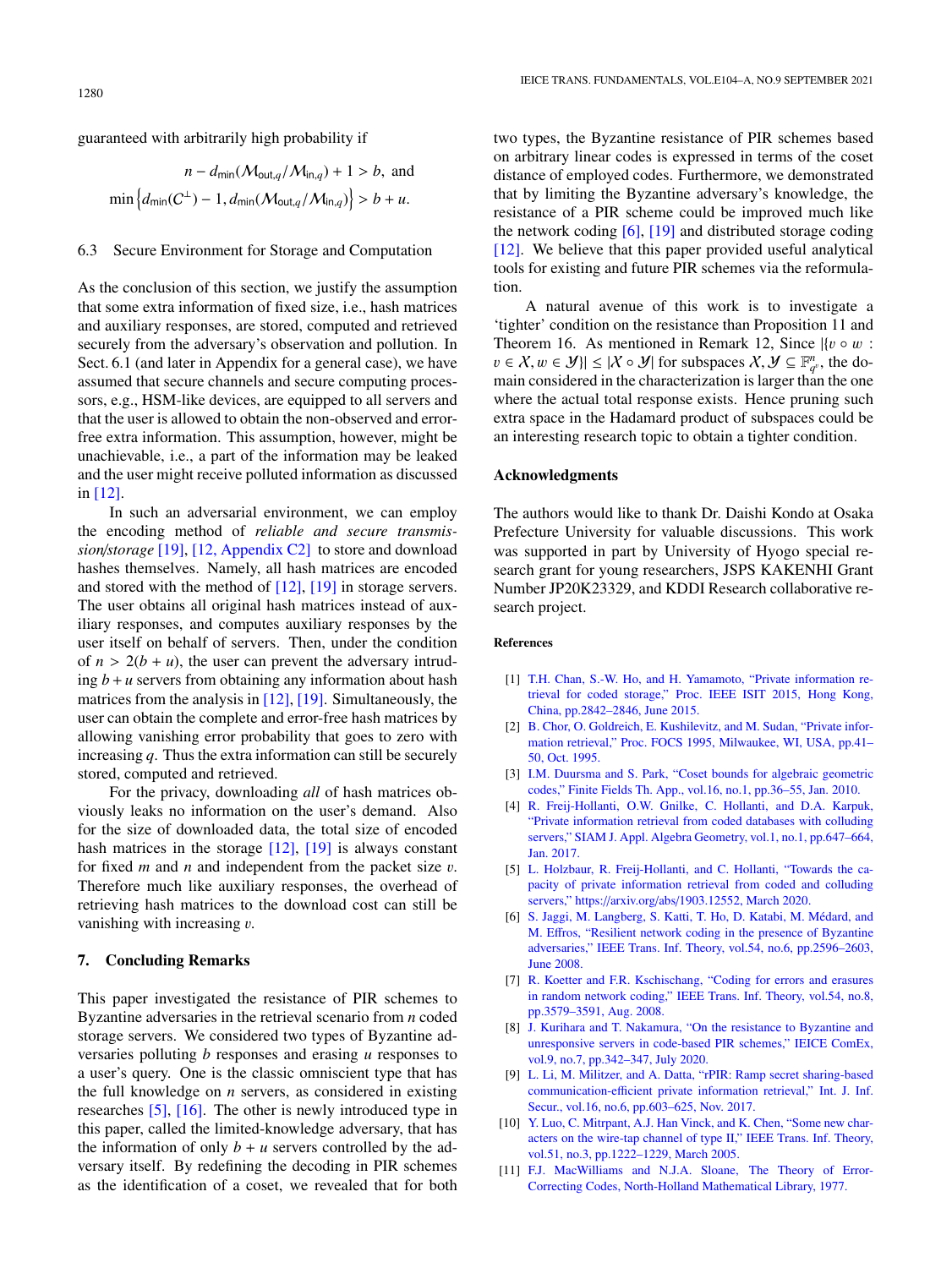- <span id="page-11-4"></span>[12] [S. Pawar, S.Y. El Rouayheb, and K. Ramchandran, "Securing dy](http://dx.doi.org/10.1109/tit.2011.2162191)[namic distributed storage systems against eavesdropping and adver](http://dx.doi.org/10.1109/tit.2011.2162191)[sarial attacks," IEEE Trans. Inf. Theory, vol.57, no.10, pp.6734–](http://dx.doi.org/10.1109/tit.2011.2162191) [6753, Sept. 2010.](http://dx.doi.org/10.1109/tit.2011.2162191)
- <span id="page-11-6"></span>[13] [D. Silva, F.R. Kschischang, and R. Koetter, "A rank-metric approach](http://dx.doi.org/10.1109/tit.2008.928291) [to error control in random network coding," IEEE Trans. Inf. Theory,](http://dx.doi.org/10.1109/tit.2008.928291) [vol.54, no.9, pp.3951–3967, Sept. 2008.](http://dx.doi.org/10.1109/tit.2008.928291)
- <span id="page-11-5"></span>[14] [H. Stichtenoth, "On the dimension of subfield subcodes," IEEE](http://dx.doi.org/10.1109/18.50376) [Trans. Inf. Theory, vol.36, no.1, pp.90–93, Jan. 1990.](http://dx.doi.org/10.1109/18.50376)
- <span id="page-11-0"></span>[15] [R. Tajeddine, O.W. Gnilke, and S. El Rouayheb, "Private informa](http://dx.doi.org/10.1109/tit.2018.2815607)[tion retrieval from MDS coded data in distributed storage systems,"](http://dx.doi.org/10.1109/tit.2018.2815607) [IEEE Trans. Inf. Theory, vol.64, no.11, pp.7081–7093, Nov. 2018.](http://dx.doi.org/10.1109/tit.2018.2815607)
- <span id="page-11-2"></span>[16] [R. Tajeddine, O.W. Gnilke, D. Karpuk, R. Freij-Hollanti, and](https://doi.org/10.1109/TIT.2018.2890285) [C. Hollanti, "Private information retrieval from coded storage sys](https://doi.org/10.1109/TIT.2018.2890285)[tems with colluding, Byzantine, and unresponsive servers," IEEE](https://doi.org/10.1109/TIT.2018.2890285) [Trans. Inf. Theory, vol.65, no.6, pp.3898–3906, June 2019.](https://doi.org/10.1109/TIT.2018.2890285)
- <span id="page-11-1"></span>[17] [Q. Wang and M. Skoglund, "Symmetric private information retrieval](http://dx.doi.org/10.1109/tit.2019.2903206) [from MDS coded distributed storage with non-colluding and collud](http://dx.doi.org/10.1109/tit.2019.2903206)[ing servers," IEEE Trans. Inf. Theory, vol.65, no.8, pp.5160–5175,](http://dx.doi.org/10.1109/tit.2019.2903206) [Aug. 2019.](http://dx.doi.org/10.1109/tit.2019.2903206)
- <span id="page-11-7"></span>[18] [Q. Wang, H. Sun, and M. Skoglund, "The](http://dx.doi.org/10.1109/itw.2018.8613332)  $\epsilon$ -error capacity of sym[metric PIR with Byzantine adversaries," Proc. IEEE ITW 2018,](http://dx.doi.org/10.1109/itw.2018.8613332) [Guangzhou, China, Nov. 2019.](http://dx.doi.org/10.1109/itw.2018.8613332)
- <span id="page-11-3"></span>[19] [H. Yao, D. Silva, S. Jaggi, and M. Langberg, "Network codes re](http://dx.doi.org/10.1109/netcod.2010.5487669)[silient to jamming and eavesdropping," IEEE](http://dx.doi.org/10.1109/netcod.2010.5487669)/ACM Trans. Netw., [vol.22, no.6, pp.1978–1987, Dec. 2014.](http://dx.doi.org/10.1109/netcod.2010.5487669)

#### Appendix: Proof of Theorem 16

Here we prove Theorem 16 via explaining the protocol generalized from the toy example in Sect. 6.1. Suppose that the storage code  $C \subseteq \mathbb{F}_{q^v}^n$  is employed, and that *n* servers store *m* encoded messages as given in Sect. 5. Also suppose that there exists a limited-knowledge Byzantine adversary intruding  $b+u$  of *n* servers. We denote by  $I \subseteq [n], |I| = b+u$ as the index set of intruded servers. Define subsets  $\mathcal{I}_b \subseteq \mathcal{I}$ of  $|I_b| = b$  and  $I_u \subseteq I$  of  $|I_u| = u$  with  $I_b \cap I_u = \{\}$ . Let the *j*-th server for  $j \in I_b$  return an erroneous response, and the one for  $j \in \mathcal{I}_u$  return nothing. In the following, we denote Hadamard product of C,  $\mathcal{D}_{\text{in}}\mathcal{D}_{\text{out}}$  by  $M_{\text{out}} \triangleq C \circ \mathcal{D}_{\text{out}}$  and  $M_{\text{in}} \triangleq C \circ \mathcal{D}_{\text{in}}.$ 

# A.1 Storage Construction

For symbols  $y_{b}^{a}, y_{d}^{c} \in \mathbb{F}_{q^{p}}$  of codewords in C, let  $h_{b,d}^{a,c} \triangleq$ <br> $\{u^{a}, u^{c}\}\in \mathbb{F}$  be a pairwise hash. The user computes hash  $\langle y^a_i, y^c_d \rangle_q \in \mathbb{F}_q$  be a pairwise hash. The user computes hash<br>matrices  $H^i$  in addition to encoded messages, given as matrices  $H_j^i$  in addition to encoded messages, given as

$$
H_j^i \triangleq [H_{j,1}^i, \dots, H_{j,n}^i]
$$
  
\n
$$
= \begin{bmatrix} h_{j,1}^{1,i} & h_{j,2}^{1,i} & \dots & h_{j,n}^{1,i} \\ h_{j,1}^{2,i} & h_{j,2}^{2,i} & \dots & h_{j,n}^{2,i} \\ \vdots & \vdots & \ddots & \vdots \\ h_{j,1}^{m,i} & h_{j,2}^{m,i} & \dots & h_{j,n}^{m,i} \end{bmatrix} \in \mathbb{F}_q^{m \times n},
$$
 (A·1)

for  $i \in [m]$  and  $j \in [n]$ . We assume that  $H_j^i$  is securely stored at the *j*-th server, e.g., in an HSM-like device of a server, and that the adversary can neither observe nor corrupt any hash matrix. We have justified this assumption in Sect. 6.3.

#### A.2 Query and Response

The user generates a total query  $G \in \mathbb{F}_q^{m \times n}$  and sends its *j*-th column  $G_j \in \mathbb{F}_q^{m \times 1}$  as a query to the *j*-th server, as given in Sect. 3. Then the *j*-th server that is non-intruded, i.e.,  $j \in [n] \setminus I$ , responds to  $G_j$  with a response  $r_j = G_j^T Y_j \in \mathbb{F}_{q^v}$ . The total response received by the user can be written by

$$
\hat{r} = \begin{bmatrix} \hat{r}_j = r_j \text{ for } j \in [n] \setminus \mathcal{I}, \\ \hat{r}_j = e_j + r_j, e_j \in \mathbb{F}_{q^v} \text{ for } j \in \mathcal{I}_b, \\ \hat{r}_j = \text{null} \text{ for } j \in \mathcal{I}_u, \end{bmatrix}
$$

where  $e_j$  is an additive error. In addition to responses, the user obtains an auxiliary response  $\Omega_i$  from the *j*-th server, defined as an *m*-tuple:

$$
\Omega_j \triangleq \left(\omega_j^i \triangleq G_j^{\mathrm{T}} H_j^i \in \mathbb{F}_q^n : i \in [m]\right),\tag{A-2}
$$

where  $\omega_j^i = [\omega_{j,1}^i, \dots, \omega_{j,n}^i]$  and  $\omega_{j,l}^i = G_J^T H_{j,l}^i$  for  $l \in [n]$  by<br>For (A. 1) For the sake of simplicity we assume that O. is Eq. (A· 1). For the sake of simplicity, we assume that  $\Omega_j$  is computed at the *j*-th server and correctly downloaded by the user via a secure channel that the adversary cannot observe, unlike  $G_j$ ,  $Y_j$  and  $\hat{r}_j$ . We have justified this assumption as well as the secure storage of hash matrices in Sect. 6.3.

# A.3 Decoding Logic

The user receives  $\hat{r}$  and  $\Omega_i$  for  $\forall j \in [n]$ . We should note that the user has no knowledge on locations of intruded servers, i.e.,  $\overline{I}$ , and cannot recognize altered responses  $\hat{r}_i$ 's  $(j \in I_b)$  only by checking the corrupted total response  $\hat{r}$ . Thus the user leverages the auxiliary responses  $\Omega_i$ 's defined as Eq. (A·2) in order to pick up error-free responses  $\hat{r}_i$ 's  $j \in [n] \setminus I$  in  $\hat{r}$ . The user first computes response hashes  $\hat{\tau}^{j_1}_{j_2}$ *j*<sub>2</sub>  $\triangleq \langle \hat{r}_{j_1}, \hat{r}_{j_2} \rangle_q \in \mathbb{F}_q$  for *j*<sub>1</sub>, *j*<sub>2</sub> ∈ [*n*] \ *I<sub>u</sub>*, where the user, f course is aware of locations of erasure symbols. The of course, is aware of locations of erasure symbols. The user also generates the error-free version of response hashes sued by the user itself as follows. *j*1  $j_1 \in \mathbb{F}_q$  from auxiliary responses  $\Omega_j$ 's and queries  $G_j$ 's is-

$$
\tau_{j_2}^{j_1} \triangleq G_{j_2}^{\mathrm{T}} \begin{bmatrix} \omega_{j_1,j_2}^{\mathrm{T}} \\ \vdots \\ \omega_{j_1,j_2}^{\mathrm{m}} \end{bmatrix} = \sum_{l \in [m]} g_{j_2}^l \omega_{j_1,j_2}^l, \tag{A-3}
$$

for *j*<sub>1</sub>, *j*<sub>2</sub> ∈  $[n] \setminus I_u$ , where  $\omega^i_{j_1, j_2} \in \mathbb{F}_q$  is the *j*<sub>2</sub>-th element of  $\text{verify } \tau_{j_2}^{j_1}$  $i_j$  in the *m*-tuple  $\Omega_{j_1}$  defined by Eq. (A· 2). We can easily  $j_2^{j_1} = \hat{\tau}^{j_1}_{j_2}$  $j_2^{j_1}$  when  $r_{j_1} = \hat{r}_{j_1}$  and  $r_{j_2} = \hat{r}_{j_2}$  as follows.

$$
\langle r_{j_1}, r_{j_2} \rangle_q
$$
  
=  $\lambda(r_{j_1})\lambda(r_{j_2})^T = \lambda(G_{j_1}^T Y_{j_1})\lambda(G_{j_2}^T Y_{j_2})^T$   
=  $\lambda \left( \sum_{i \in [m]} g_{j_1}^i y_{j_1}^i \right) \lambda \left( \sum_{i \in [m]} g_{j_1}^i y_{j_1}^i \right)$   
=  $\sum_{i \in [m]} g_{j_1}^i \lambda(y_{j_1}^i)$  by Eq. (1) =  $\sum_{i \in [m]} g_{j_2}^i \lambda(y_{j_2}^i)$  by Eq. (1)

,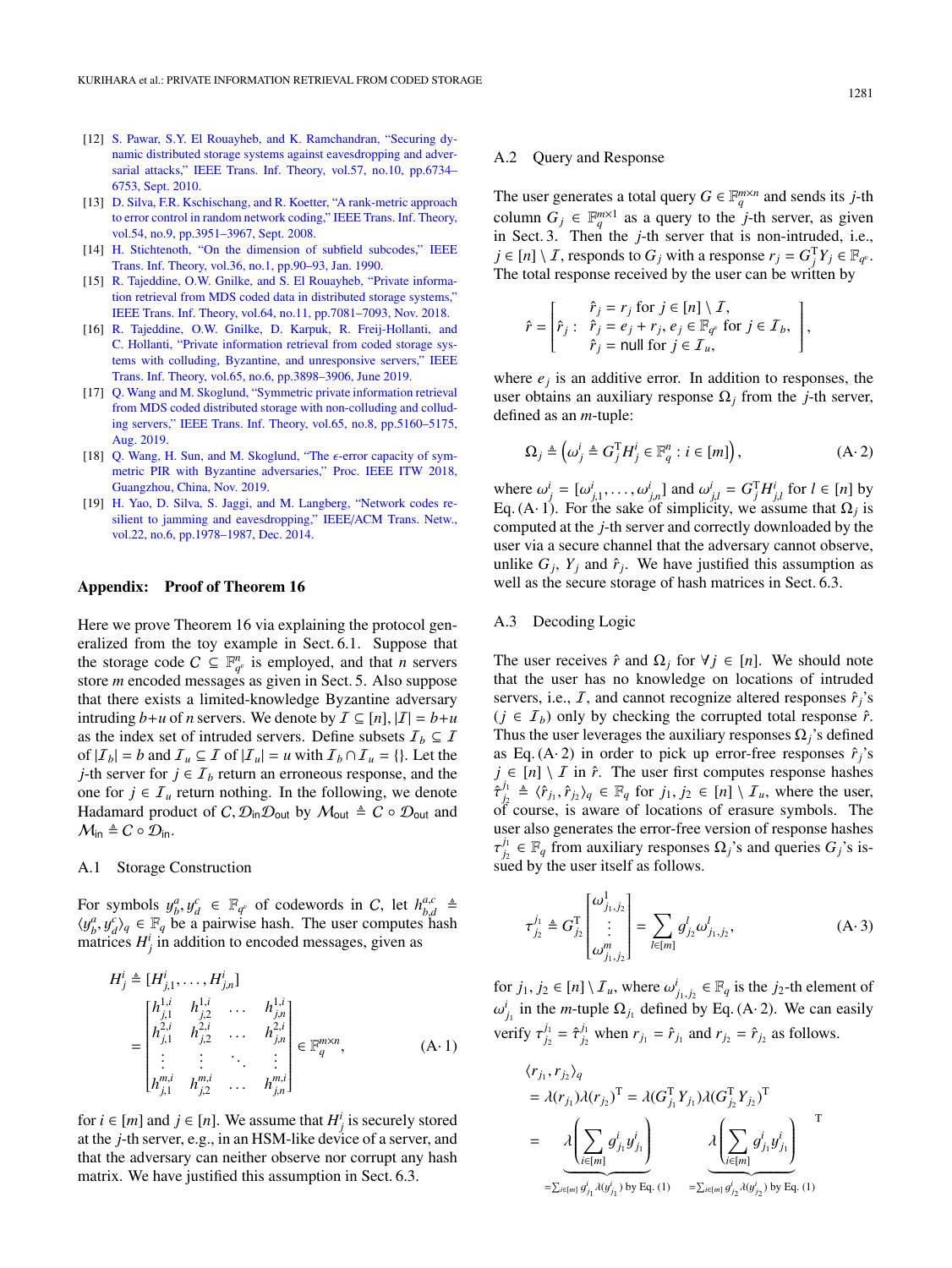$$
= \sum_{s,t \in [m]} g_{j_1}^s g_{j_2}^t \underbrace{\lambda(y_{j_1}^s) \lambda(y_{j_2}^t)^T}_{= \langle y_{j_1}^s, y_{j_2}^t \rangle_q = h_{j_1, j_2}^{s,t} }
$$
  

$$
= \sum_{t \in [m]} g_{j_2}^t \underbrace{\sum_{s \in [m]} g_{j_1}^s h_{j_1, j_2}^{s,t}}_{=G_{j_1}^T H'_{j_1, j_2} = \omega'_{j_1, j_2}^t \text{ by Eq. (A-2)}}
$$

where the final equality is given by Eq.  $(A \cdot 3)$ . Hence by checking whether  $\tau_{j_2}^{j_1}$  $j_2$  =  $\hat{\tau}^{j_1}_{j_2}$ <br>erronee  $j_2$  holds or not, the user will identify the locations of erroneous responses.

*j*1 *j*2 ,

In order to find  $b$  erroneous symbols in  $\hat{r}$ , the user secondly composes the  $(n - u) \times (n − u)$  comparison table verifying if  $\tau_{j_2}^{j_1}$ <br>to Table 2  $\hat{t}_j^{\hat{i}} = \hat{\tau}_{j_2}^{j_1}$ <br>
in Sec ifying if  $\tau_{j_2}^{j_1} = \hat{\tau}_{j_2}^{j_1}$ , indexed with  $j_1, j_2 \in [n] \setminus I_u$ , similarly to Table 2 in Sect. 6.1. The user selects the trusted subset of response symbol indices  $\mathcal{T} \subset [n] \setminus \mathcal{I}_u$  in such a way that  $|\mathcal{T}| \times |\mathcal{T}|$  subtable of the comparison table with all its entries pass the validation test of  $\tau_{j_2}^{j_1}$ <br>*f*<sub>1</sub> is error-free for  $\forall j \in \mathcal{T}$  is  $\hat{j}_1^1 = \hat{\tau}^{j_1}_{j_2}$ <br> **i** e  $\hat{r}$ .  $j_2$ . Then supposing that  $\hat{r}_j$  is error-free for  $\forall j \in \mathcal{T}$ , i.e.,  $\hat{r}_j = r_j$ , the user executes the coset-distance-based decoding on  $[\hat{r}_j : j \in \mathcal{T}]$  in order to uniquely determine the original coset  $W \in \mathcal{M}_{out}/\mathcal{M}_{in}$ ,  $r \in W$ . To achieve this, the cardinality of  $T$  must be

$$
|\mathcal{T}| \ge n - d_{\min}(\mathcal{M}_{\text{out}}/\mathcal{M}_{\text{in}}) + 1,\tag{A-4}
$$

for successful decoding by Definition 1. Thus in Theorem 16,

$$
d_{\min}(\mathcal{M}_{\text{out}}/\mathcal{M}_{\text{in}}) \ge n - |\mathcal{T}| + 1 > b + u,\tag{A-5}
$$

is a sufficient condition of the existence of such  $\mathcal{T} \subset [n]$  of  $\hat{r}_j = r_j, \forall j \in \mathcal{T}$ . The next subsection discusses the failure probability of this decoding i.e. the probability of picking probability of this decoding, i.e., the probability of picking up indices of erroneous symbols in  $\mathcal{T}$ , and also shows that it vanishes with increasing the field size *q*.

#### A.4 Error Analysis

The user may fail to decode the total response only if the selected  $\mathcal T$  contains at least one index of an erroneous symbol. On the other hand, we see that by the lower bound of  $|T|$  given as Eq. (A·4),  $n - d_{min}(M_{out}/M_{in}) + 1 > b$  is the sufficient condition that the chosen  $\mathcal T$  always contains at least one index of an error-free symbol, posed as Eq. (8). We then consider the worst case scenario where only one index *j* ∈ [*n*] of an error-free symbol  $\hat{r}_j$  is contained in the chosen  $\mathcal{T}$ , i.e.,  $\hat{r}_j = r_j$ , and others in  $\mathcal{T}$  are erroneous. For this  $\mathcal T$  to be chosen, it has to generate a consistent comparison subtable of size  $|\mathcal{T}| \times |\mathcal{T}|$ , which means the adversary has to generate  $\hat{r}_i$ 's  $\forall i \in \mathcal{T} \setminus \{j\}$  satisfying  $\langle \hat{r}_i, r_j \rangle_q = \langle r_i, r_j \rangle_q$ , i.e,  $\hat{\tau}^i - \tau^i$  from  $\hat{\tau}^i - \langle \hat{r}, r_j \rangle$  and  $\tau^i - \langle r, r_j \rangle$  as shown in the  $\hat{\tau}^i_j = \tau^i_j$  from  $\hat{\tau}^i_j = \langle \hat{r}_i, r_j \rangle_q$  and  $\tau^i_j = \langle r_i, r_j \rangle_q$  as shown in the previous subsection Letting  $\hat{r}_i = r_i + e_i$  with  $e_i \in \mathbb{R}$ . previous subsection. Letting  $\hat{r}_i = r_i + e_i$  with  $e_i \in \mathbb{F}_{q^v}$ , this means that  $e_i$  must be  $\langle e_i, r_j \rangle_q = 0$  for  $\forall i \in \mathcal{T} \setminus \{j\}$ .<br>Next we compute the probability of such even

Next we compute the probability of such event. Recall that any *t* columns of the generator matrix of C are linearly independent if and only if  $t \leq d_{\text{min}}(C^{\perp}) - 1$  from the prop-erty of dual codes [\[11\].](#page-10-4) Thus for  $c = [c_1, \ldots, c_n] \in C \subseteq \mathbb{F}_q^n$ <br>and the index set of intruded servers  $\mathcal{T} \supset \mathcal{T} \setminus \{i\}$  of  $|\mathcal{T}|$ . and the index set of intruded servers  $\overline{I} \supseteq \overline{T} \setminus \{j\}$  of  $|\overline{I}| \leq$  $d_{\text{min}}(C^{\perp}) - 1$ , a symbol  $c_j$  is uniformly distributed over  $\mathbb{F}_{q^d}$ 

conditioned on  $c_I = [c_i : i \in I]$ . We then also see that for  $c = [c_1, ..., c_n], d = [d_1, ..., d_n] \in C$ , their linear combination  $\alpha c_j + \beta d_j$  is uniformly distributed over  $\mathbb{F}_{q^p}$  conditioned on observed symbols  $((c, d) : i \in \mathcal{I})$  and coefficients tioned on observed symbols ((*c<sub>i</sub>*, *d<sub>i</sub>*) : *i* ∈ *I*) and coefficients  $\alpha$  *B* ∈ **F**<sub>*i*</sub>. These imply that when  $|I| < d$ <sub>nin</sub>( $C^{\perp}$ ) = 1, the  $\alpha, \beta \in \mathbb{F}_q$ . These imply that when  $|I| < d_{\text{min}}(C^{\perp}) - 1$ , the error-free response  $r \in \mathbb{F}_q$ , is uniformly distributed over  $\mathbb{F}_q$ . error-free response  $r_j \in \mathbb{F}_{q^v}$  is uniformly distributed over  $\mathbb{F}_{q^v}$ conditioned on  $(Y_i : i \in I)$  even if all queries  $G_i$ 's, i.e., the total query *G*, are revealed to the adversary. Then there exist  $q^{v-1}$  candidates of  $e_i$ 's in  $\mathbb{F}_{q^v}$  that are orthogonal to  $r_j$ , i.e.,  $\langle e_i, r_j \rangle_q = 0$ . Hence, the adversary can inject errors in<br>*h* responses that are consistent in pairwise hashes with an *b* responses that are consistent in pairwise hashes with an error-free response *r<sub>j</sub>* only with probability  $\frac{q^{p-1}}{q^p} = \frac{1}{q}$ , which goes to zero with increasing  $q$ . Thus, when the number of intruded servers  $|I|$  satisfies

$$
d_{\min}(C^{\perp}) - 1 > |I| = b + u,\tag{A-6}
$$

*b* corrupted responses can always be detected with an arbitrary high probability as long as Eq. (8) holds. Therefore we finally obtain the condition of Eq. (9) in Theorem 16 by combining Eq.  $(A \cdot 5)$  and Eq.  $(A \cdot 6)$ .

# A.5 Overhead Analysis

The user downloads auxiliary responses  $\Omega_j$ 's for  $j \in [n]$  in addition to the total response  $r \in \mathbb{F}_{q^v}^n$ , where  $\Omega_j$  consists of *m* vectors in  $\mathbb{F}_q^n$ . Hence, considering that *m* and *n* are constant, the additional overhead due to auxiliary responses is  $\frac{mn^2}{mn} = O(\frac{1}{n})$  per response symbol that goes to zero with increasing the degree v of the field extension  $\mathbb{F}_{q^v}$ , i.e., the<br>packet size. Therefore asymptotically in the packet size, the packet size. Therefore asymptotically in the packet size, the protocol satisfies Theorem 16.



Jun Kurihara received degrees of the B.E., M.E. and Ph.D. in Engineering from Tokyo Institute of Technology in 2004, 2006 and 2012, respectively. From 2006 to 2017, he was with KDDI Corp. and KDDI R&D Labs., Inc. as a strategic planner and a researcher. He is currently with Graduate School of Applied Informatics, University of Hyogo as an associate professor, and with Zettant Inc. as a principal researcher. He was a visiting researcher at Palo Alto Research Center (PARC), CA, USA from

2013 to 2014. His research interests include coding theory and networking architecture. He received the Best Paper Award from IEICE in 2014.